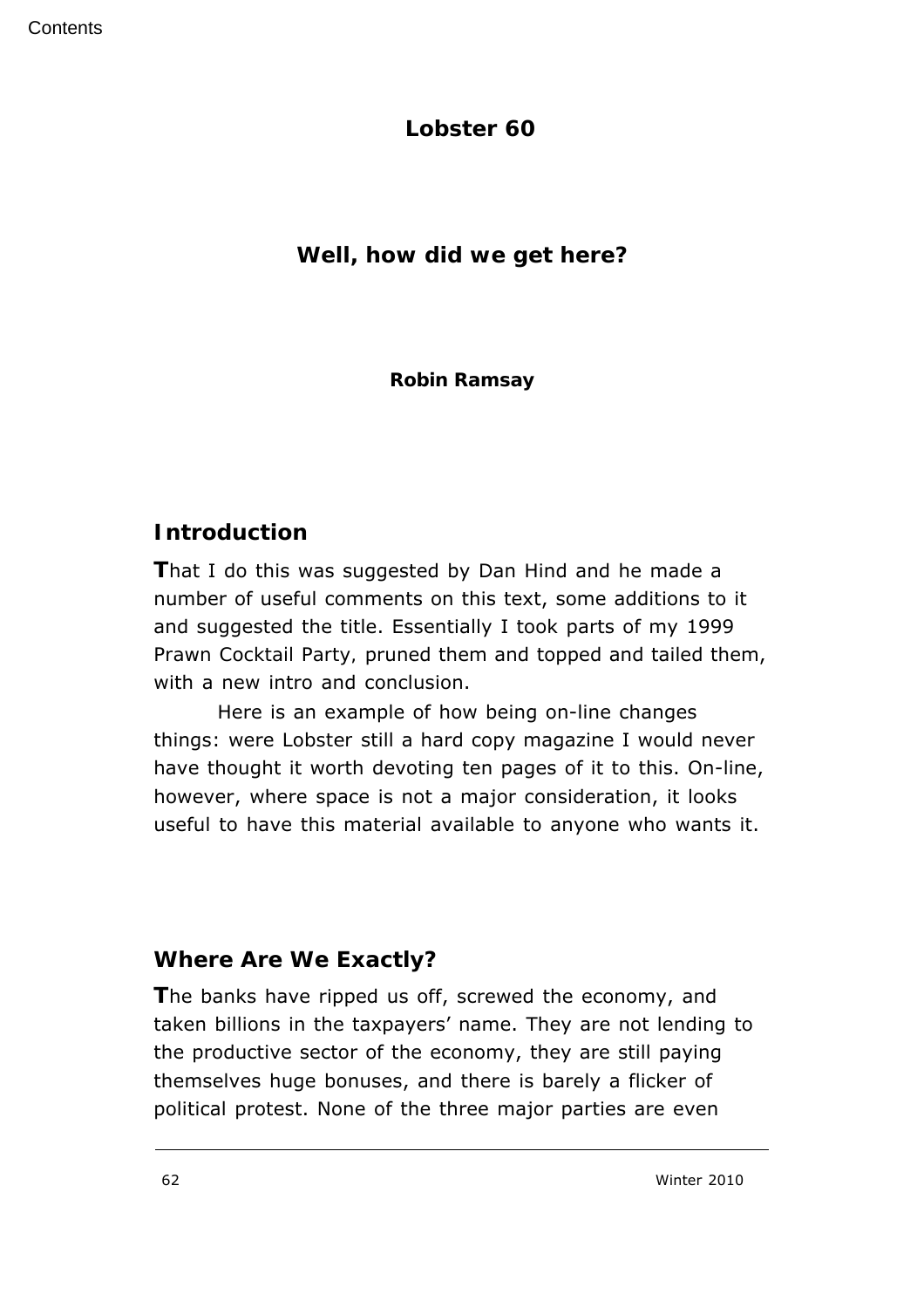*thinking* of doing anything serious to restrain or reform them. (And the same is true in the United States: the Obama administration's plans for the financial sector will not inhibit the global gambling.<sup>1</sup>) It's not that the banks are too big to fail, to quote the title of one of the books about the events of 2007/8: they have already failed. Rather, they are perceived in this country to be too big to tackle. (In America they have simply bought the politicians.)

This essay tries to explain how we got here. By which I don't mean the recent events leading up to the crash of 2008 – these are have been discussed in dozens of books. Instead I want to set out the older and specifically British back story, both economic and political. The crash of 2008 did not appear out of the blue. Yes, some of the key factors, notably the use of computers in the global gambling, are relatively recent. But many of the building blocks were in place long before the Internet enabled the global casino we now live in.

The story in outline is simple: we got here because we removed the controls placed on the financial sector. For sixty years the British banks struggled to escape the constraints imposed on them by the rest of society. And as they overcame each obstacle they proceeded to create and lend money on an ever larger scale. They lent money against property for the most part and left British industry to look after itself as best it could. The bankers in charge did this to make themselves rich. That's all there is to it. What follows is a very short account of how this happened. And almost no economics knowledge is required to understand it.

#### **The City, 1945-70**

**U**p to the mid 1980s the financial sector might have been described with reasonable accuracy as a nexus of interests

<sup>1</sup> See, for example, Liam Halligan, 'Obama signs a bill that lets banks have US over a barrel once more', *Daily Telegraph*, 28 July 2010.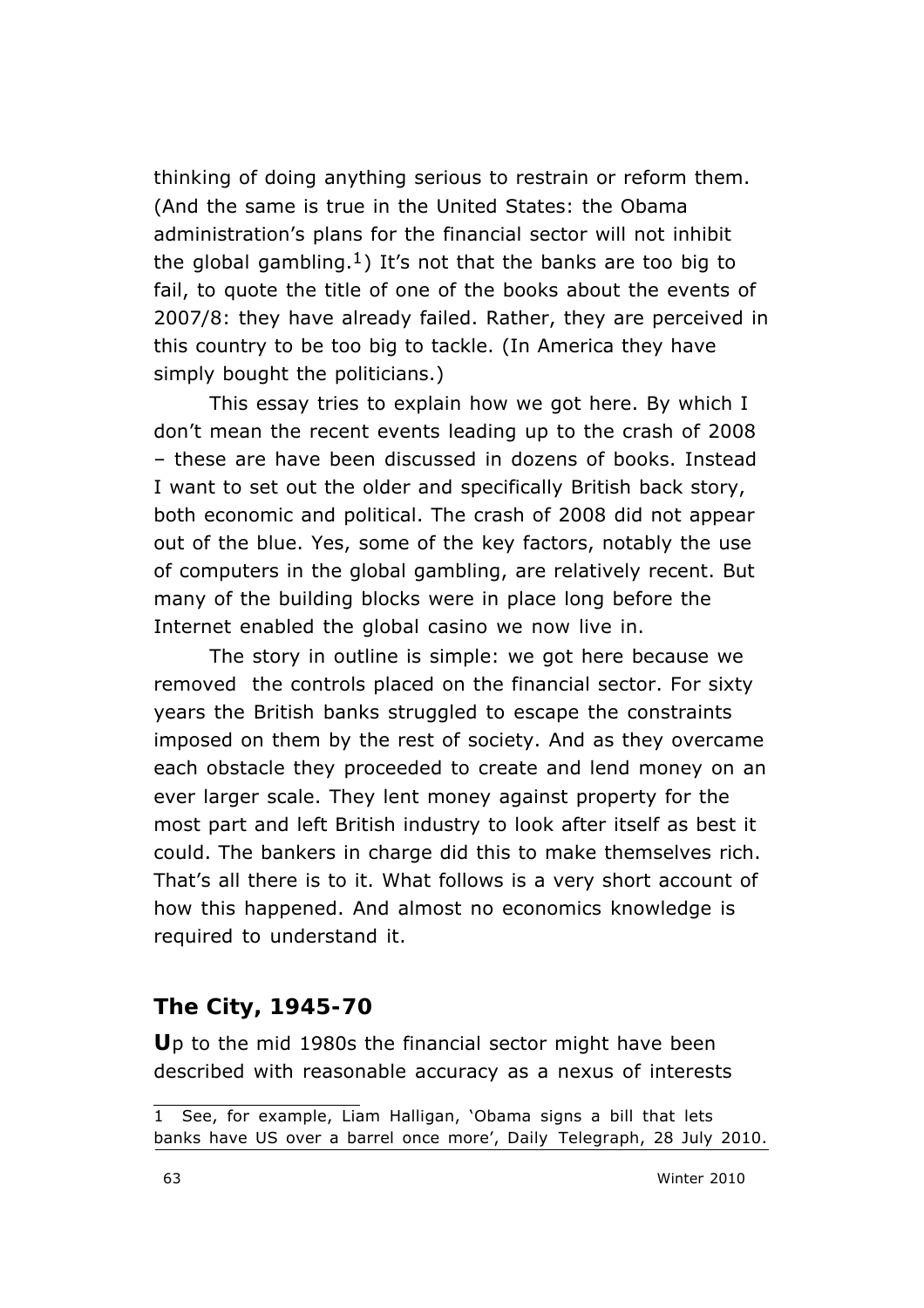consisting of the Corporation of the City of London, the major banking and investment institutions, including the pension funds, the so-called merchant banks, and elements in the British state, including the Bank of England and the Foreign and Commonwealth Office. This post-imperial network mutated after the so-called 'big bang' of 1986, when American and Europeans bought up the British merchant banks and vastly expanded their operations away from the eyes of national regulators.2 Since then London has hosted an almost unregulated, offshore centre for the world's financial institutions.

None of the terms currently in use is a satisfactory shorthand for this complex mixture, but in this essay I will refer mostly to 'the City', meaning the financial sector, and the overseas lobby  $3 -$  that is, those whose main preoccupation is with investment opportunities outside the UK. For the domestic British economy, it matters little in which part of the globe 'British' investment is made or where the foreign banks in London have their head offices; what matters is that these interests are not in the UK. And what is good for the overseas lobby economy is often not good for, indeed is often antithetical to, the interests of the domestic economy.

Before the growth of London as the world's favourite barely regulated financial centre, the domestic-overseas conflict was simple to understand and widely discussed. On one side were those businesses and people whose welfare depended on the strength of the British economy. On the other were those who sought opportunities to invest abroad. Between the Second World War and 1980 successive governments tried to balance the demands of the overseas lobby with the interests of the domestic economy and the City

<sup>2</sup> For a very brief account google <wiki + big bang>.

<sup>3</sup> The term was first used in Roger Opie's 'The Making of Economic Policy' in Hugh Thomas (ed.) *Crisis in the Civil Service* (London: Anthony Blond, 1968).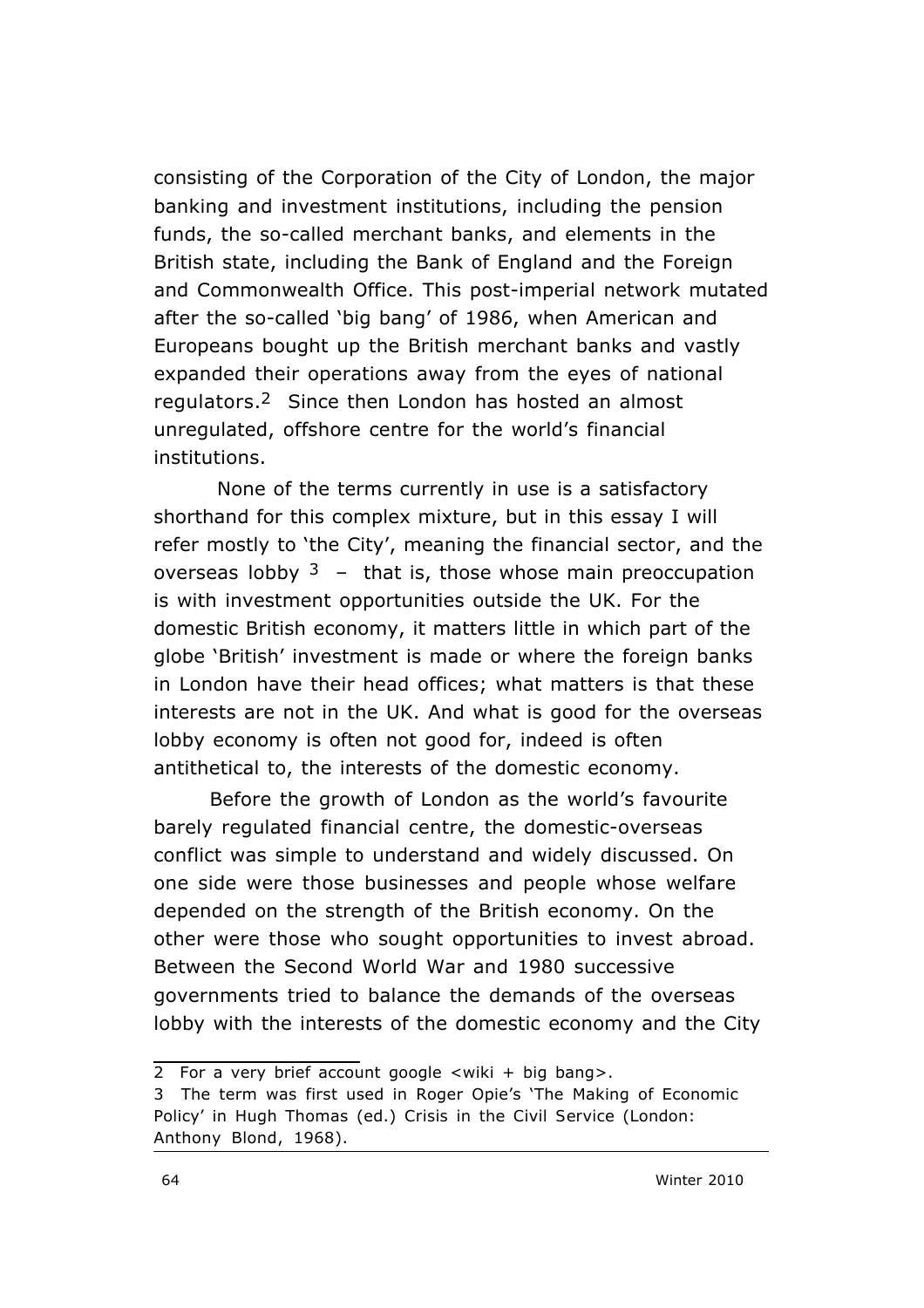was, to some extent, kept under control. Britain's decline from 10th in the OECD 'league tables' of economic performance to its present 19th began in 1980, the year that the Conservative Government scrapped the remaining controls on overseas investment of British-generated wealth.4

Although this issue no longer makes it onto the main agendum of this society, the conflict between the interests of the domestic economy and the overseas lobby is one of the major themes in British economic politics in the 20th century. From the rise of Tariff Reform League before the First World War, through the attempts by its domestic manufacturingbased successors, Patrick Hannon and the British Commonwealth Union, to create an 'industrial group' of MPs in the House of Commons in the 1920s, to the struggle over the reimposition of the gold standard in 1925 at too high a value for the pound, the conflict expressed the dominance of the interests of the overseas sector over the domestic, largely manufacturing economy.

In the 1930s economic crisis a kind of compromise was reached between domestic and overseas sectors: the overseas sector accepted some controls and was largely confined to the trading bloc of the Commonwealth, the socalled sterling area.

During the Second World War the state controlled everything: capital movements, production and trade. Of necessity a version of the producers' alliance sought by some sections of pre-war labour, capital and state, was formed. Cooperation rather than conflict was the model chosen for total war, a lesson not lost on the wartime generation of politicians and labour leaders.

 The *de facto* 'producers' alliance' began to weaken after the fall of the Labour government in 1951; the controls on capital were slowly loosened.

<sup>4</sup> OECD figures in the *Guardian* 15 July 1996.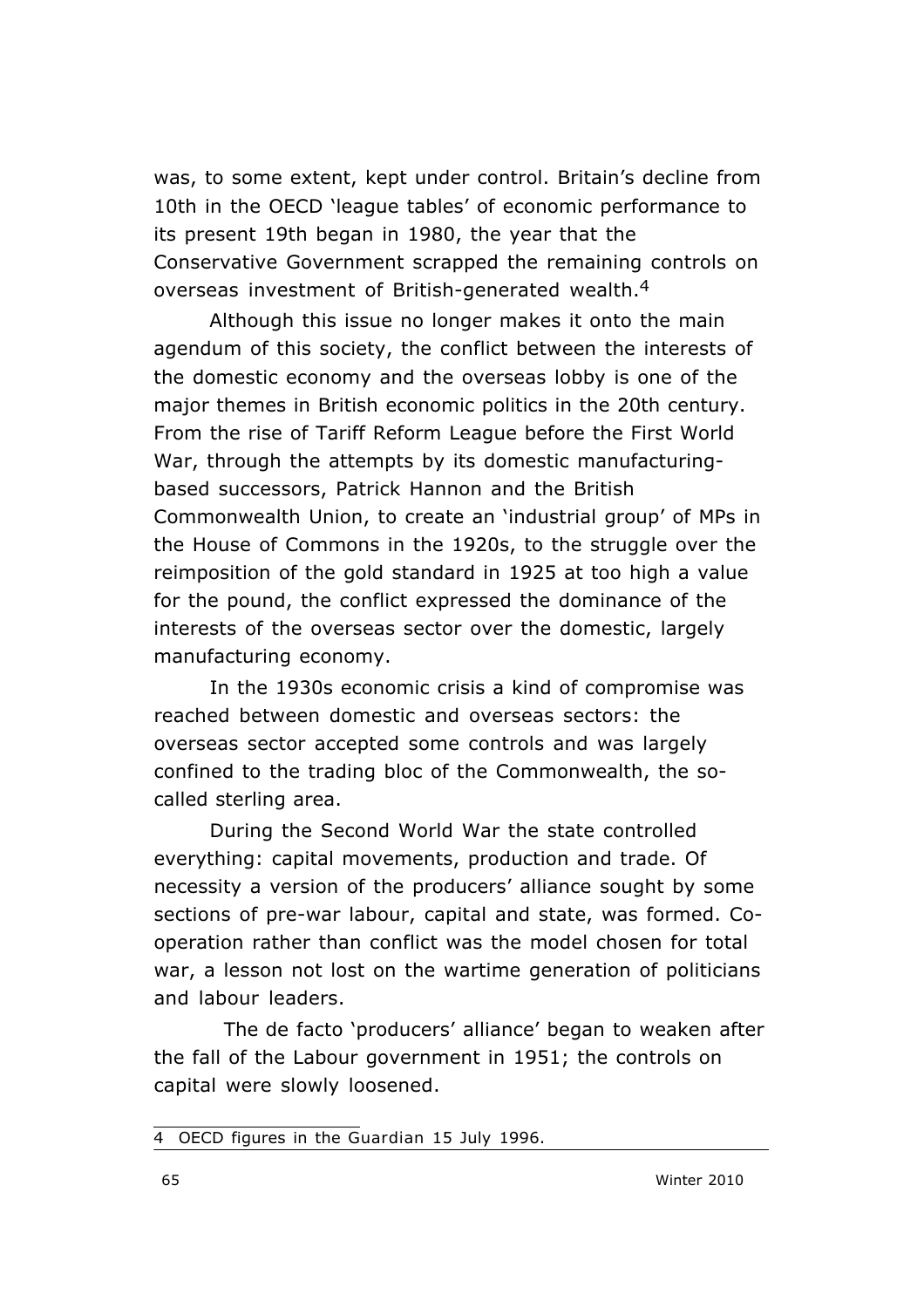# **Operation Robot**

**T**he overseas lobby made its first serious attempt to break free of these state controls a year after the Conservatives returned to government. A group of Treasury and Bank of England officials, with the support of R. A. (Rab) Butler, the Chancellor of the Exchequer, tried to con the Conservative government into making 'a dash for freedom': float the pound, remove the controls on access to sterling and put the pound – and the City of London – back as a player on the world financial stage. In its aims and in the methods used to try and implement it, Robot, as it was called, was the prototype for later attempts to free the overseas lobby from the constraints of civil society. In the infantile jargon of the British political system, it was an attempt to 'bounce' the proposals through Cabinet, having already primed prime minister Churchill (who, like many other prime ministers, knew little about economics).<sup>5</sup>

But after an intense struggle, described in detail by one ofthe participants, Donald Macdougall, the Robot proposals were rejected. Harold Macmillan, for example, called the proposals 'a bankers' ramp'. Undeterred, the same group tried to 'bounce' a slightly amended set of proposals through the Cabinet some months later and were again resisted.6

Robot was startling. It proposed that sterling leave the post-war international system of fixed exchange rates and float. This would have alienated not only the United States, but also the countries of Western Europe who were involved with the UK in a payments system. And the 'sterling balances' – money owed to foreigners held in London – would be blocked. What is striking now is that Robot's authors acknowledged that their proposals would lead to domestic instability, higher interest rates and increased unemployment

<sup>5</sup> Donald Macdougall, *Don and Mandarin: Memoirs of an Economist* (London: John Murray, 1987) pp. 87-9. Churchill had been briefed about the plan by the Bank of England. 6 *Ibid*. p. 102-3.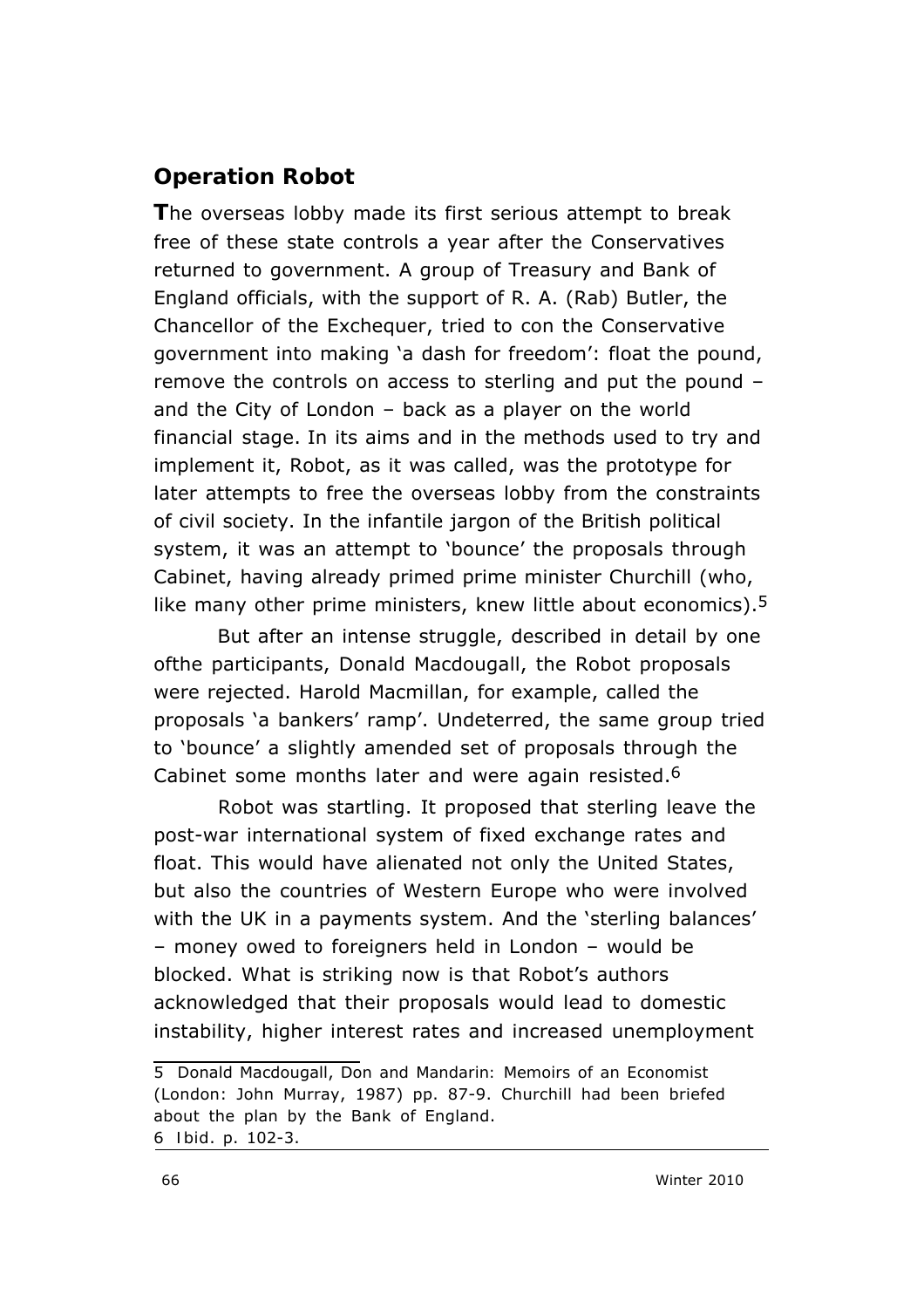at home. One of its opponents in Cabinet, Lord Cherwell, the Paymaster General, wrote to Churchill that, if implemented, Robot would keep the Conservatives out of office 'for a generation.' 7

In his study of the Treasury, Henry Roseveare, former professor of history at King's College, London, commented on 'Robot' that:

'Parallels with 1925 [the return to the gold standard] are not too far-fetched. Here, it seems, was the same ruthless impatience on the part of the financial authorities to submit the British economy to the automatic disciplines of international monetary pressures.' 8

After the failure to con the cabinet with Operation Robot, attempts to restore the City to its pre-war primacy were undertaken piecemeal and with caution, especially after Harold Macmillan became prime minister; but some of the old system was reintroduced – centrally the management of the domestic economy chiefly by using interest rates.<sup>9</sup> The results were as predicted by Robot's authors: a return to pre-war experience of domestic expansions and contractions, as speculation against the pound led the Conservative government of the 1950s to repeatedly raise interest rates and create unemployment, thus giving a higher return to the holders of sterling (and improving the balance of payments figures by reducing domestic consumption: the poor consume less). Economic historians Newton and Porter note:

'With the wartime and post-war control system 7 Scott Newton, *Operation "Robot" and the Political Economy of Sterling Convertability, 1951-52:* EU Working Paper no 86/256, (Florence: European University Institute, 1986) p. 31.

<sup>8</sup> Henry Roseveare, *The Treasury* (London: Allen and Unwin, 1966) p. 327

<sup>9</sup> This period is described in Scott Newton and Dilwyn Porter, *Modernisation Frustrated: the Politics of Industrial Decline in Britain since 1900* (London: Unwin Hyman, 1988) pp. 126-30.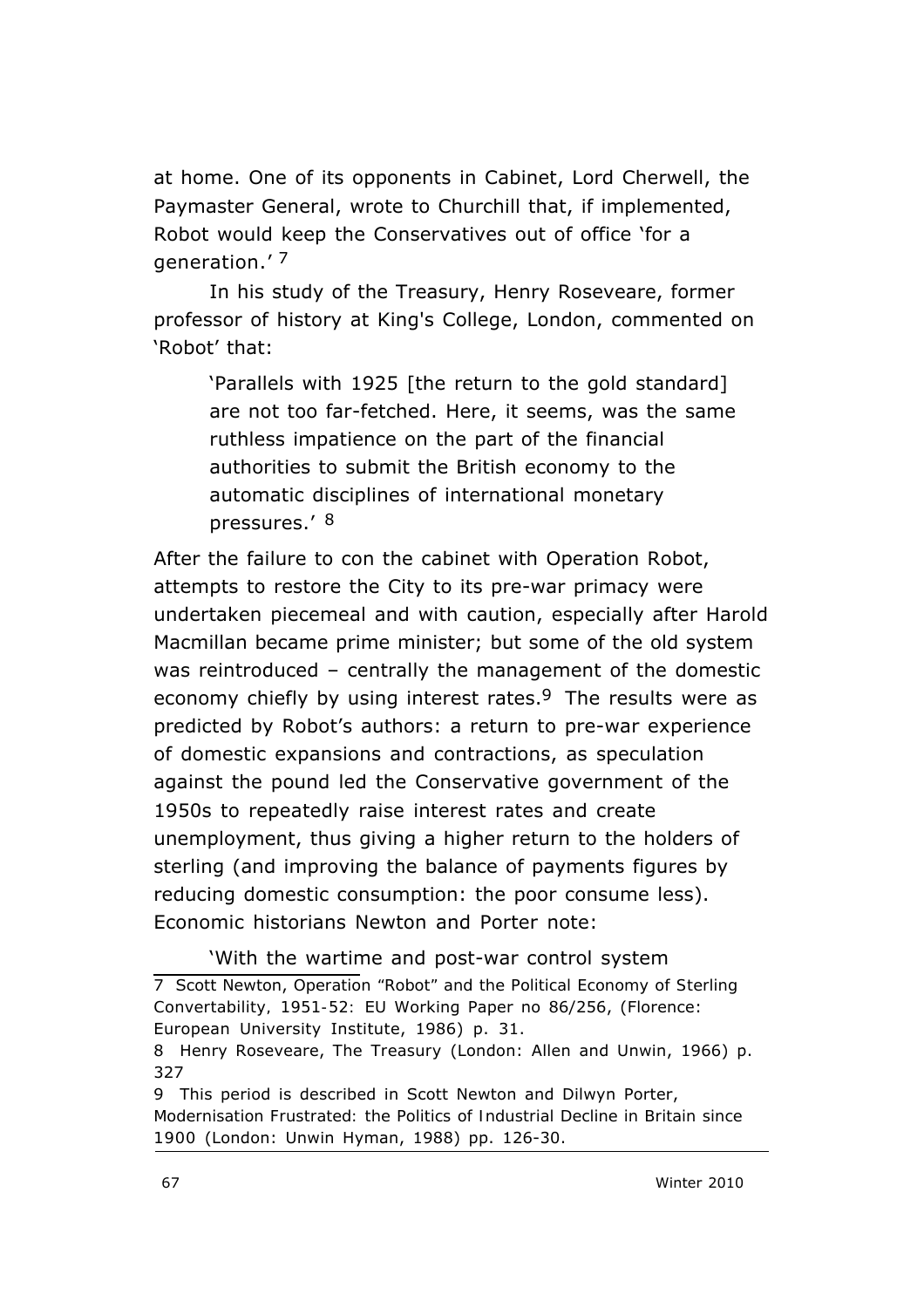dismantled, the only way the government could prevent a large movement out of sterling was by making Britain a thoroughly attractive place for the owners of capital.<sup>'10</sup>

The cycle of speculation against the pound, followed by higher interest rates and higher domestic unemployment, which became derided as 'stop-go', reached its first climax in 1957 when interest rates were pushed up to the then extraordinary (for peace time) level of 7%. Samuel Brittan commented:

'.... he [Chancellor Thorneycroft] was proclaiming....that production and employment would be held back whenever currency speculators decided to gamble against the pound.' 11

Chancellor Thorneycroft, with two of his Treasury junior ministers, Enoch Powell and Nigel Birch, resigned in January 1958 because the Cabinet would not support their demand for larger cuts in public spending. Former Treasury economist Donald Macdougall noted that Thorneycroft 'felt his only consistent supporter near the top of the [Treasury] hierarchy was Sir Leslie Rowan, who was in charge of external finance.' 1 2 Rowan was one of those who had tried to 'bounce' Robot through the Cabinet six years earlier.

Starved of the investment which continued to go abroad, and repeatedly attacked by high interest rates and deflation – 'stop-go' – the British domestic economy was perceived to be not performing as well as its competitors and a long series of diagnoses of British economic failure were published in the late fifties and sixties, contributing to the climate which helped elect the Wilson government in  $1964<sup>13</sup>$  A feature of this

<sup>10</sup> *Ibid.* p. 130

<sup>11</sup> Samuel Brittan, *Steering the Economy* (Harmondsworth: Penguin, 1971). p. 130

<sup>12</sup> MacDougall, *Don and Mandarin*, (see note 5) p. 96

<sup>13</sup> For example the Penguin Specials *British Economic Policy since the War* by Andrew Schonfield (1958), Michael Shanks' *The Stagnant Society* (1961), and Rex Malik's *What's Wrong with British Industry?* (1964).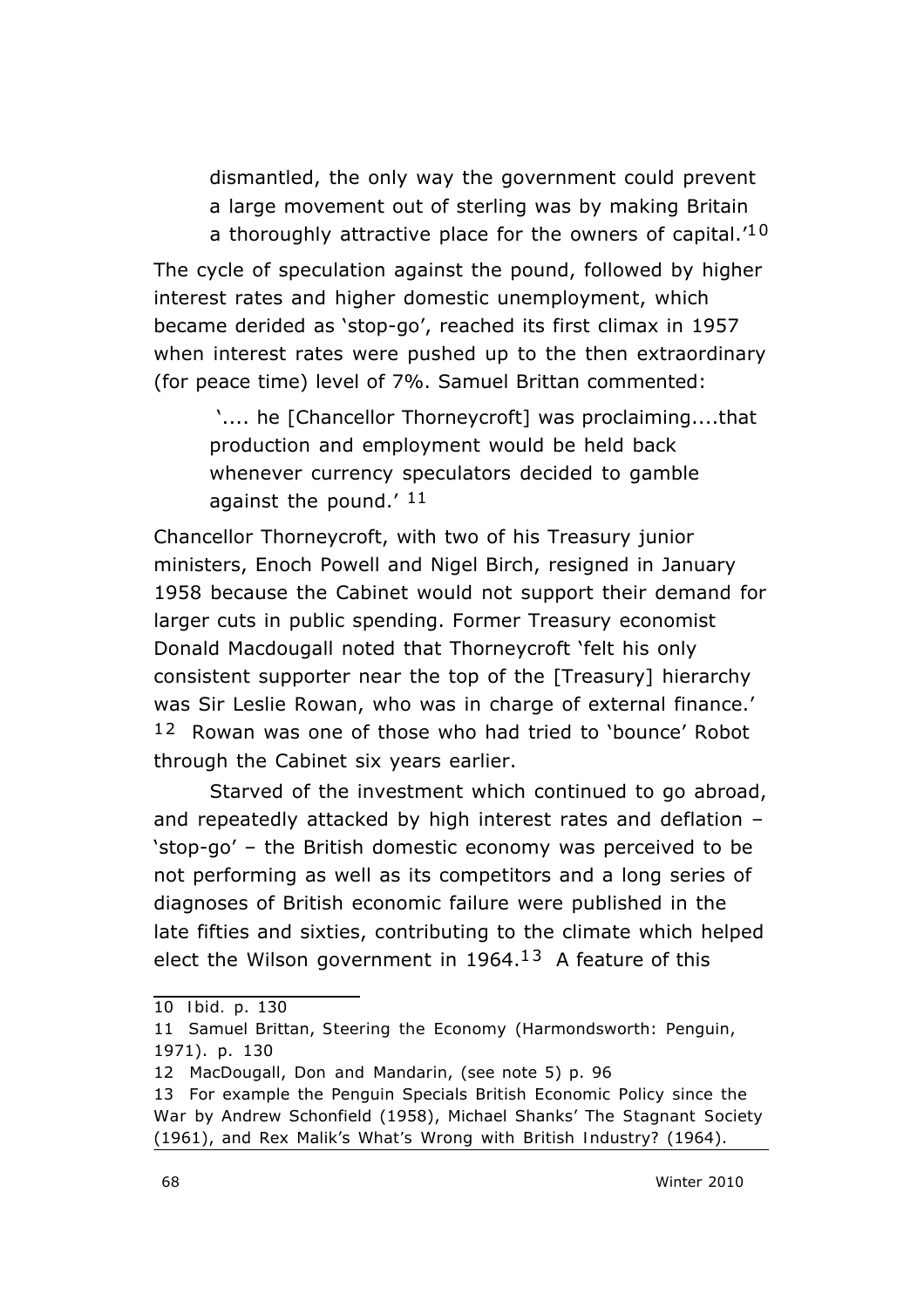debate was that, unlike today, there was some discussion of whether or not British capital should be *allowed* to go abroad: capital exports were seen to be linked with Britain's relative decline.14 But by 1971 Susan Strange noted that 'none of the three main political parties in Britain has ever engaged in recent years in a serious debate on the ends or means of policy towards overseas investment'. This she attributed to 'a hidden bias in the political, economic and indeed social system, towards overseas investment'.  $15$  In the 1950s and 60s the British state clung to the pretensions of world power status, with all that entailed by way of overseas capital investment and expenditure on diplomatic, military and intelligence activities. The 'bias' in favour of the overseas lobby detected by Strange wasn't so much hidden as so taken for granted as to be invisible.

In the late fifties and early sixties the Conservatives began to think about ways of getting more growth out of the economy without impeding the overseas lobby. Economic planning, an idea largely imported from France, which was perceived to have outperformed the UK, began to be considered; but the framework had barely been put in place before the 'dash for growth' attempted by Conservative chancellor Reginald Maudling in 1962/3 resulted in too many imports being sucked into the economy, producing the large (by the standards of the time) balance of payments deficit inherited by the Wilson Government in 1964.

The Wilson story is well known and only needs the slightest of sketches here. The ambitious plans to side-step the Treasury's dominance of economic policy by the creation of Department of Economic Affairs (DEA) and the Ministry of Technology (MinTech) were frustrated because Wilson took

<sup>14</sup> For example in Schonfield's 1958 *British Economic Policy since the War.*

<sup>15</sup> Susan Strange, *Sterling and British Policy* (Oxford University Press, 1971) pp. 147 and 150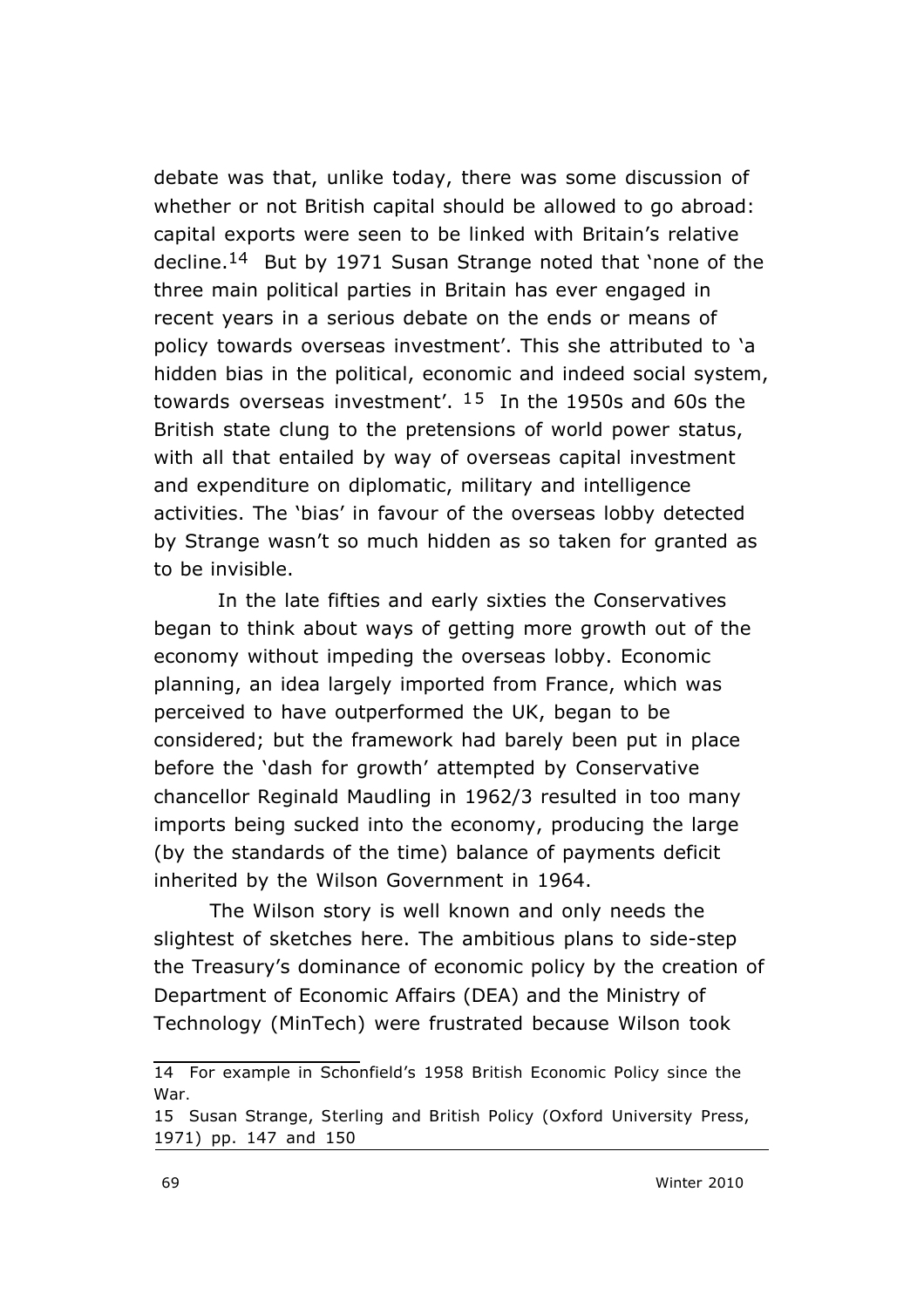the political decision that Labour could not (politically) afford to be responsible for the second devaluation of the pound since the war. Wilson's desire to recreate the 'producers' alliance' of 1941-51 failed while, backed by the Americans, he borrowed and tried to fiddle his way out of the recurring balance of payments deficit, while keeping sterling at its fixed rate, and trying to maintain domestic consumption in order not to provoke unmanageable hostility from his party, the unions and the electorate.

In 1966, after Wilson faced down the governor of the Bank of England's presentation of the overseas lobby's request to put up interest rates and cut spending at home, the lobby began machinating, with *Daily Mirror* publisher Cecil King, then on the 'Court' of the Bank of England, as the focal point. This reached a climax – or anticlimax – in King's attempt to persuade Lord Mountbatten to front some sort of 'emergency government'. Though the origins of King's animus against Wilson are obscure, King, like his banker friends, wanted Wilson to cut back on domestic expenditure to 'defend the value of the pound' – the traditional rationale for sacrificing the domestic economy in the interests of the overseas lobby. One of King's allies in this was Sir George Bolton of the Bank of England who, as director in charge of overseas finance there, had been one of the architects of Operation Robot in 1952.

Wilson was finally forced to devalue the pound in 1967 and from then on the Labour Government pursued policies of financial orthodoxy: tight credit and cuts in public spending were the order of the day. It was in this period, as Chancellor of the Exchequer, that Roy Jenkins acquired the reputation for being 'sound' – i.e. doing what the overseas lobby wanted. In a sense, the Wilson-Jenkins austerity years paid off: by 1970 the balance of payments was in surplus. But they paid the price for domestic cutbacks, rising unemployment and the disillusionment of their political supporters: they lost the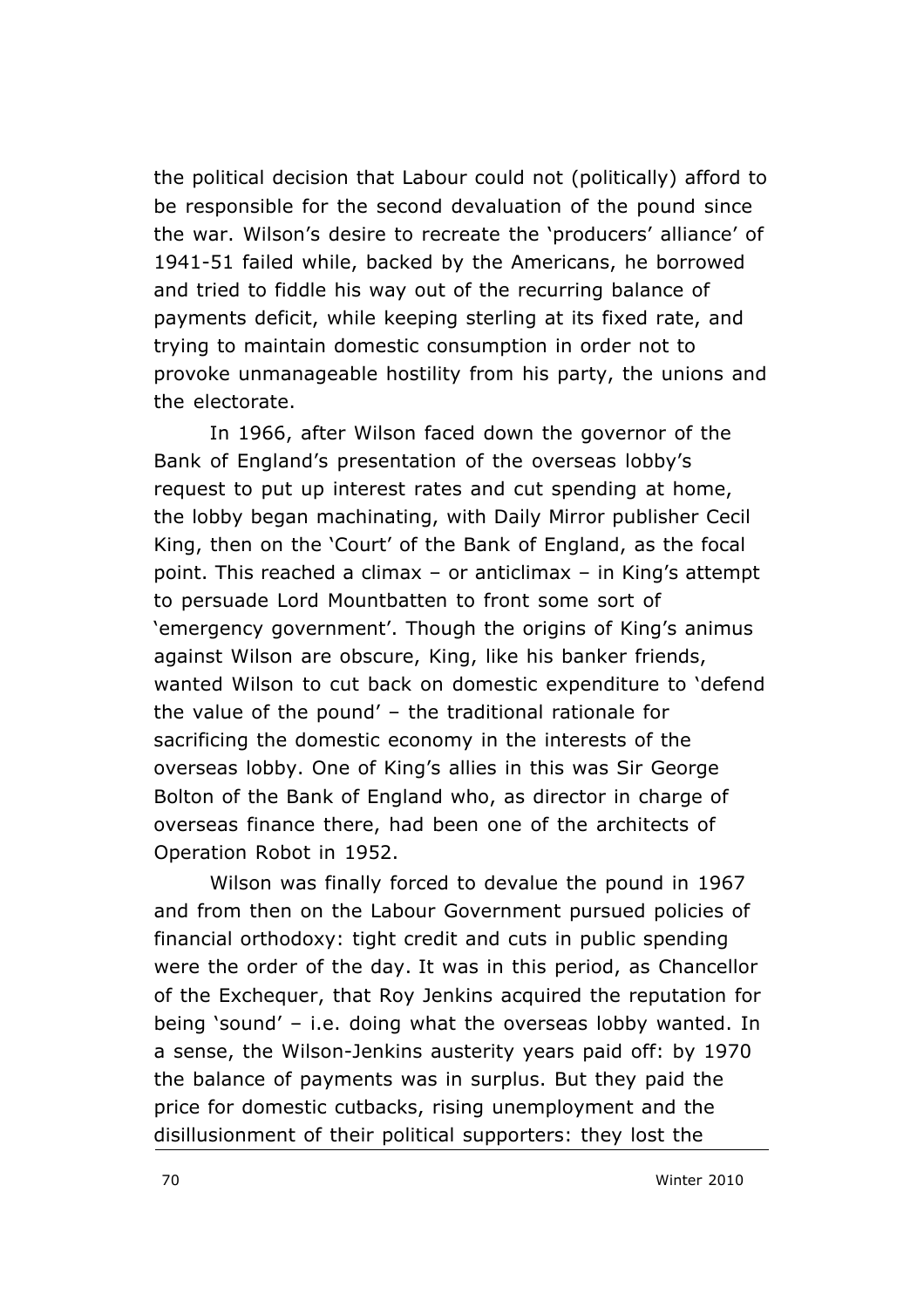election in 1970.

### **The Rise of the City in the 1970s**

**L**ed by Edward Heath, the Conservatives returned in 1970. Heath had one overriding aim: British entry into the EEC.<sup>16</sup> Although he had studied economics at Oxford as part of his degree, events would show that he had little understanding of the British economy. In the first year and a half of his government he appeared to believe that the best way to prepare the British economy for EEC entry was a dose of competition and freedom – the traditional Tory Party ideas of getting the government off the backs of the producers, reducing taxation and so forth. In his innocence Heath seems to have believed that British capital was merely waiting for their cue from central government, and would rush to invest in the British economy. But they didn't and Heath took to berating those he thought should be investing. Head of the Confederation of British Industry (CBI), Sir Campbell Adamson, said:

'I couldn't count on the fingers of both hands the number of times that Mr Heath told us that everything had been put right that the government could put right, and still industry didn't invest enough.'17

And so 'two years as Prime Minister had quickly disillusioned him as to the energy and even the patriotism of British

<sup>16 &#</sup>x27;The centrality of Europe to the administration's agenda was reflected in the establishment of a European Secretariat in the Cabinet Office.' Stuart Ball and Anthony Seldon, *The Heath Government 1970-74* (London: Longman, 1996) p. 63.

<sup>17</sup> Phillip Whitehead, *The Writing on the Wall: Britain in the Seventies* (London: Michael Joseph, 1985) p. 81. Similar anecdotal evidence is in John Campbell, *Edward Heath* (London: Cape, 1993) p. 526.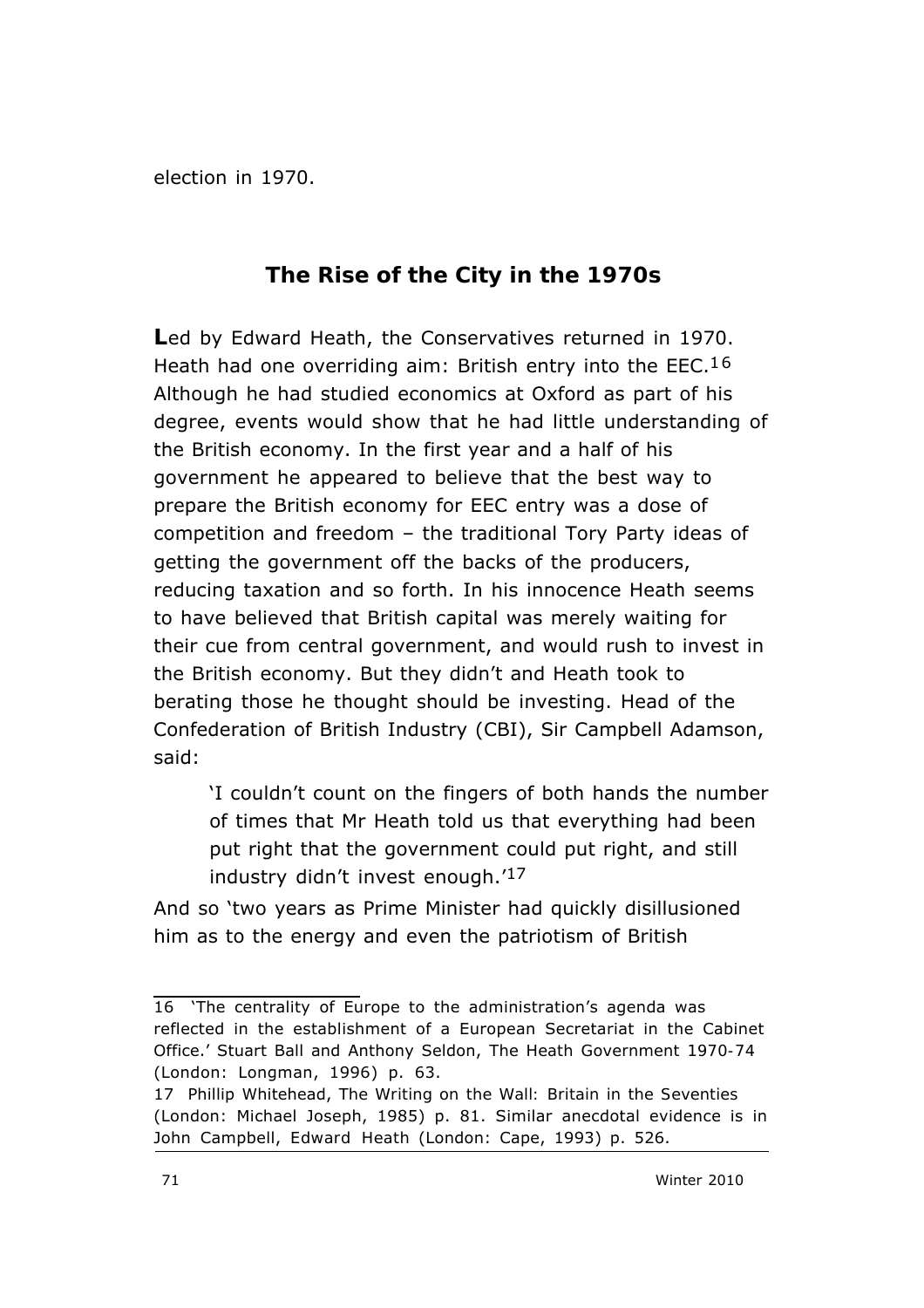industrialists, who he felt had let him down.'  $18$  Heath concluded that, 'the government had no choice but to intervene directly to promote rapid growth – whatever ministers might have said previously about government getting off industry's back.' 19

The economist and Treasury official at the time, Donald Macdougall – the Macdougall who opposed Robot – witnessed this change of tack, Heath's notorious 'U-turn', taking place.

'Then there was a sudden change in November 1972....Ted started by asking William [Armstrong] ... what he thought. He said that, coming down in the car, he had been brooding over the situation and thought we should think big, and try to build up our industry onto the Japanese scale. This would mean more public spending. We should ask companies what they needed in the way of financial and other help, and give it to them. To my surprise Ted warmed to this and said, "Fine, and of course we must give to only to the good firms, not the bad ones ..." This was the occasion when Heath was converted – or at least first announced his conversion in my hearing – from a "hands off industry" policy to one of selective intervention; and also to a major reflationary policy....<sup>'20</sup>

The 'brooding in the car' story was a fiction. Armstrong had been chairing a secret Whitehall economics committee, created by Heath, that had been in existence for a year. <sup>21</sup> The committee has been set up to devise a way of creating economic growth prior to EEC membership, if private

<sup>18</sup> *Ibid*. p. 452

<sup>19</sup> *Ibid*. p. 442

<sup>20</sup> Donald Macdougall, *Don and Mandarin: Memoirs of an Economist* (London: John Murray, 1987) p. 188.

<sup>21</sup> Senior civil servant, Leo Pliatzky, later said of this committee: 'The concept was that we must strengthen our industrial capacity to as to take advantage of membership of the Common Market.' Whitehead, *Writing on the Wall* (see note 17), p. 8.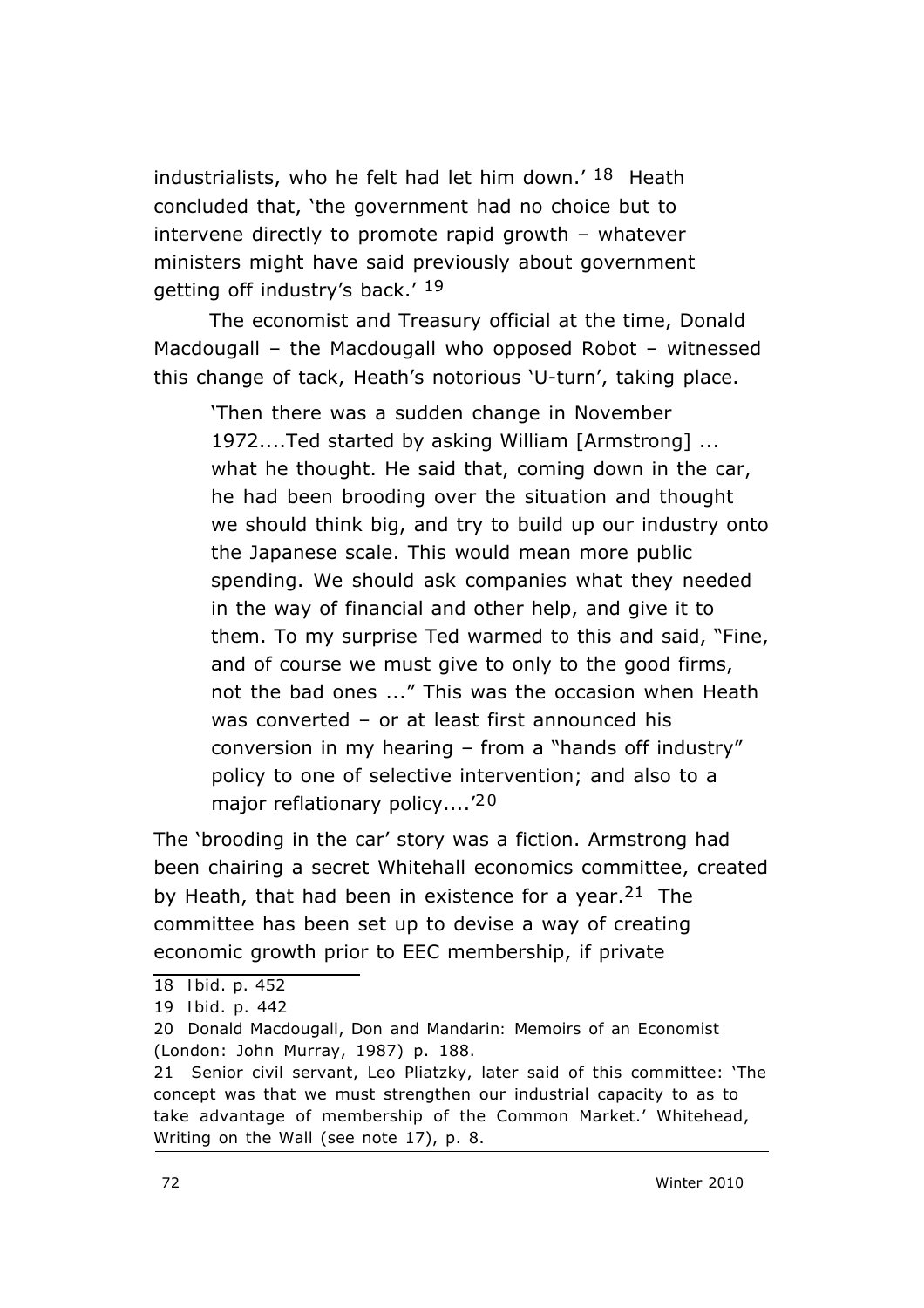enterprise didn't deliver the goods.

 And it really was a *secret* committee. Even the Chief Secretary to the Treasury, Patrick Jenkin, was unaware of the committee's existence.22 In the scale of its ambitions and the secrecy with which it functioned, this secret committee 'was an exercise of prime ministerial power comparable to Neville Chamberlain's conduct of foreign policy in 1937-9 or Eden's handling of the Suez crisis.' 23

Although he never explicitly said this, Heath wanted to convert Britain into a European-style social democracy, similar to that sought by the Labour government he had succeeded.

'Heath had been very impressed, when visiting Germany, by Willy Brandt's regular round-table consultations with the unions and the German system of co-partnership; his mind began moving towards establishing a similar relationship in Britain by which the unions should be given an acknowledged role in the running of the economy.' 24

Heath also wanted the British bankers to become more like their German counterparts, taking direct stakes in British manufacturing. In his diary, Cecil King reports in April 1973 on having lunch with Sir George Bolton, like King a member of the 'Court' of the Bank of England. Bolton – who had been a member of the group which tried to foist Operation Robot onto the government in 1952 – told him:

'Recently Ted addressed a party of bankers at No. 10. Tuke, Chairman-designate of Barclays Bank, told him Ted had lambasted them for not investing more in British

<sup>22</sup> Ball and Seldon, *The Heath Government* (see note 1) p. 40. 'The free-marketeers among the ministers at the Department of Trade and Industry knew nothing about it [the committee] despite the detailed Industry Bill which was to emerge.' – Peter Hennessy, *Whitehall* (London: Secker and Warburg, 1989) p. 239. 23 Campbell, *Edward Heath*, (see note 17) p. 447. 24 *Ibid*. p. 444.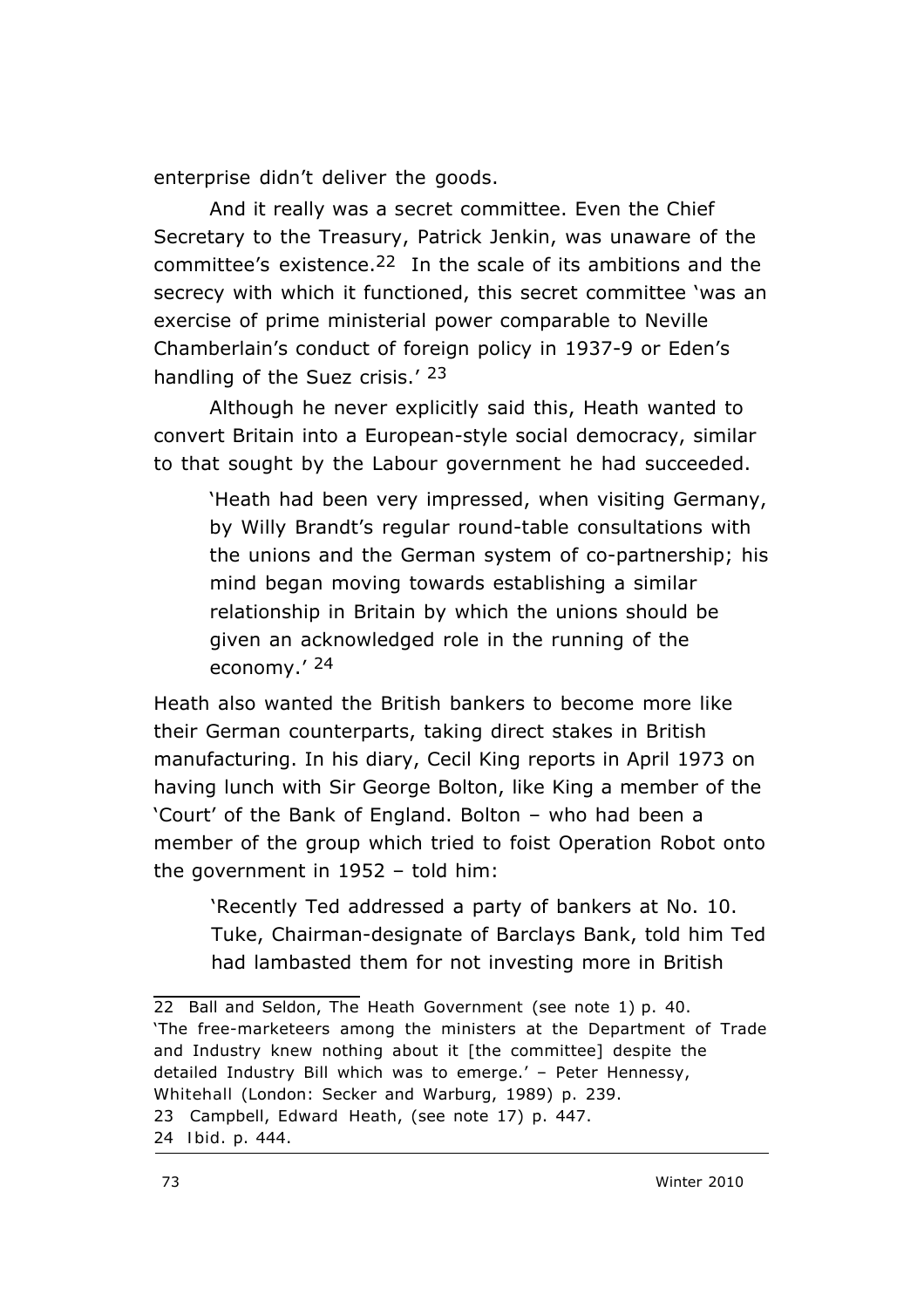industry. This went down very badly.'  $25$ Heath's biographer tells us:

> 'During 1972 and 1973 Heath.....used to lecture the banks on their national responsibility, urging them to *invest directly in industry like German banks.....'*26 (Emphasis added.)

Reading these accounts now, Heath seems astonishingly naive, apparently believing that British capital and the labour movement would simply abandon their previous positions and perceived self-interest and throw in with the prime minister on his great venture to transform Britain. But British capital was not impressed by these plans and one section of it in particular, the City of London, which Heath seems to have largely ignored, had other ideas.

#### **Wheelbarrow days** 27

**T**he City had been growing in another direction with the development of London as an offshore base for American money avoiding US taxes.<sup>28</sup> Cecil King, in communication with the UK overseas lobby, both as Britain's then major

<sup>25</sup> Cecil King, *The Cecil King Diary 1970-74* (London: Cape, 1975) p. 278

<sup>26</sup> Campbell, *Edward Heath* (see note 17) p. 526.

<sup>27 &#</sup>x27;Just take your wheelbarrow to the banks and cart away the cash' – Edward Du Cann MP on the credit explosion after the introduction of the Bank of England's Competition and Credit Control proposals (discussed in this chapter) in 1971. Du Cann was then chair of the merchant bank Keysers. Edward DuCann, *Two Lives* (Upton on Severn: Images Publishing, 1995) p. 131.

<sup>28</sup> This began during JFK's term in office. It is not widely understood that JFK was more or less a Rooseveltian Democrat who sought – rather like Harold Wilson – to rebuild the US manufacturing economy and rein in the US economy's tendency to invest abroad. He was hated by Wall Street, not for what he did – none of his radical proposals had got through Congress by the time of his assassination – but for what he intended. The only decent account of this appears to be Donald Gibson's *Battling Wall Street* (New York: Sheridan Square, 1994).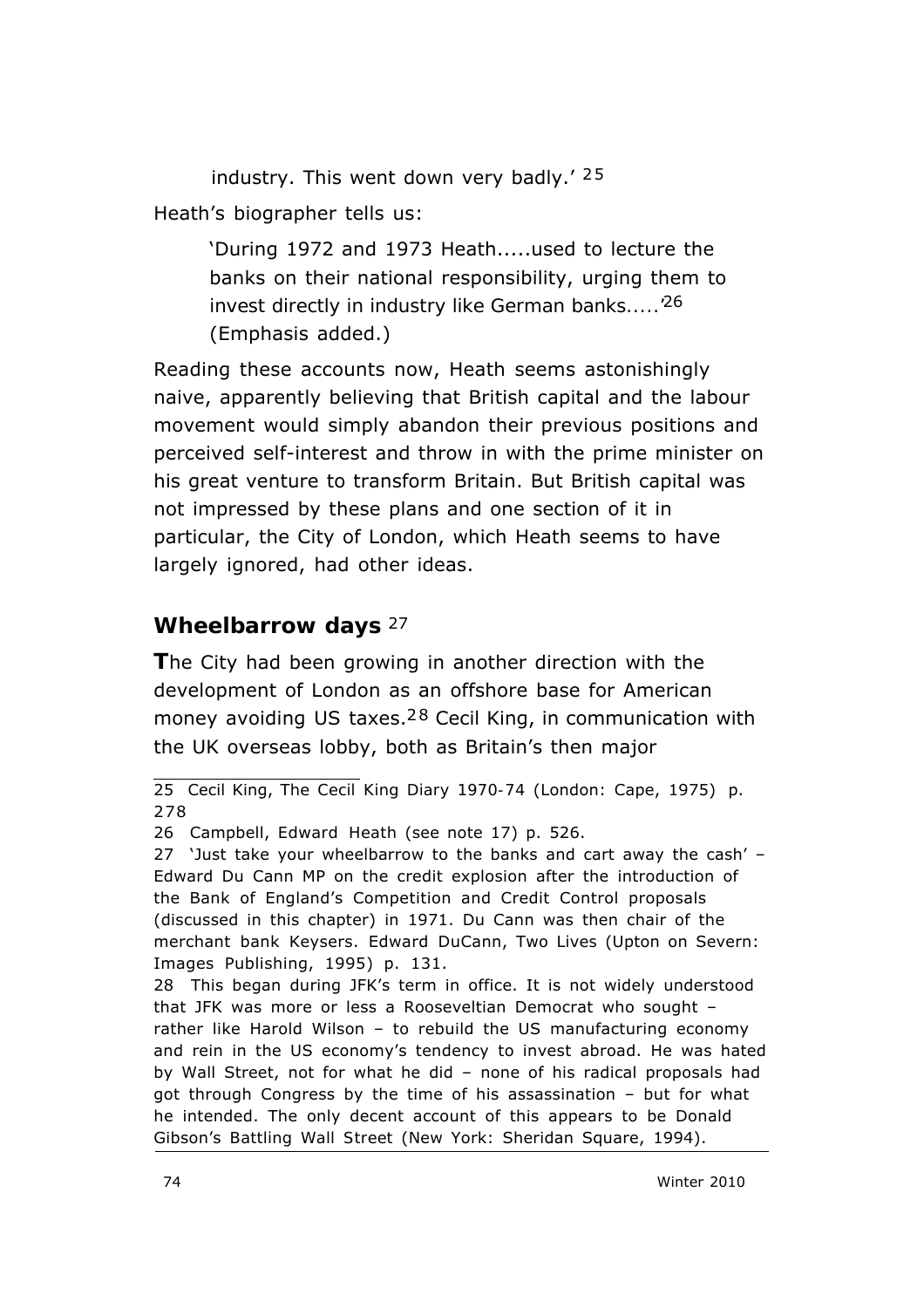newspaper publisher and as a member of 'the Court' of the Bank of England, first mentions this in his diaries in July 1971. With banker and fellow member of the Bank of England Court, Gordon Richardson, he discussed 'the success of London as a financial centre in recent years. [Richardson] said it was remarkable and had drawn to London very numerous branches of foreign banks.....<sup>'29</sup>

Charles Gordon, part of the management of one of the so-called 'fringe banks' – finance companies, essentially licensed moneylenders – in London during this period, commented later:

'The colonial expansion of overseas banks into London in the 1960s and 70s created a near ring-fenced, onshore, unregulated lending activity, which was simply mindboggling in its enormous size.' 30

In the midst of this growth in the late 1960s the British domestic clearing banks, the major high street banks, were unhappy. Not only did they have to watch the growth of pension funds, unit trusts and building societies as rivals for domestic saving, the arrival of increasing numbers of foreign banks, and the rise of the so-called secondary or fringe banks, they were also

'... unpaid agents of the state, bearing a great part of the considerable administrative burden of implementing exchange controls, in the post-war years their lending activities were almost constantly restricted by government, and they were the main agents through which the authorities tried to enforce periodic credit squeezes.' 31

<sup>29</sup> King, *Dairy,*(see note 25) 2 July 1974.

<sup>30</sup> Charles Gordon, *The Cedar Story* (London: Sinclair-Stevenson, 1993) p. 152. Gordon was then running Cedar Trust, which became one of the first casualties of the secondary banking crisis of 1973/4. 31 Michael Moran, *The Politics of Banking* (London: Macmillan, 1986) p. 396.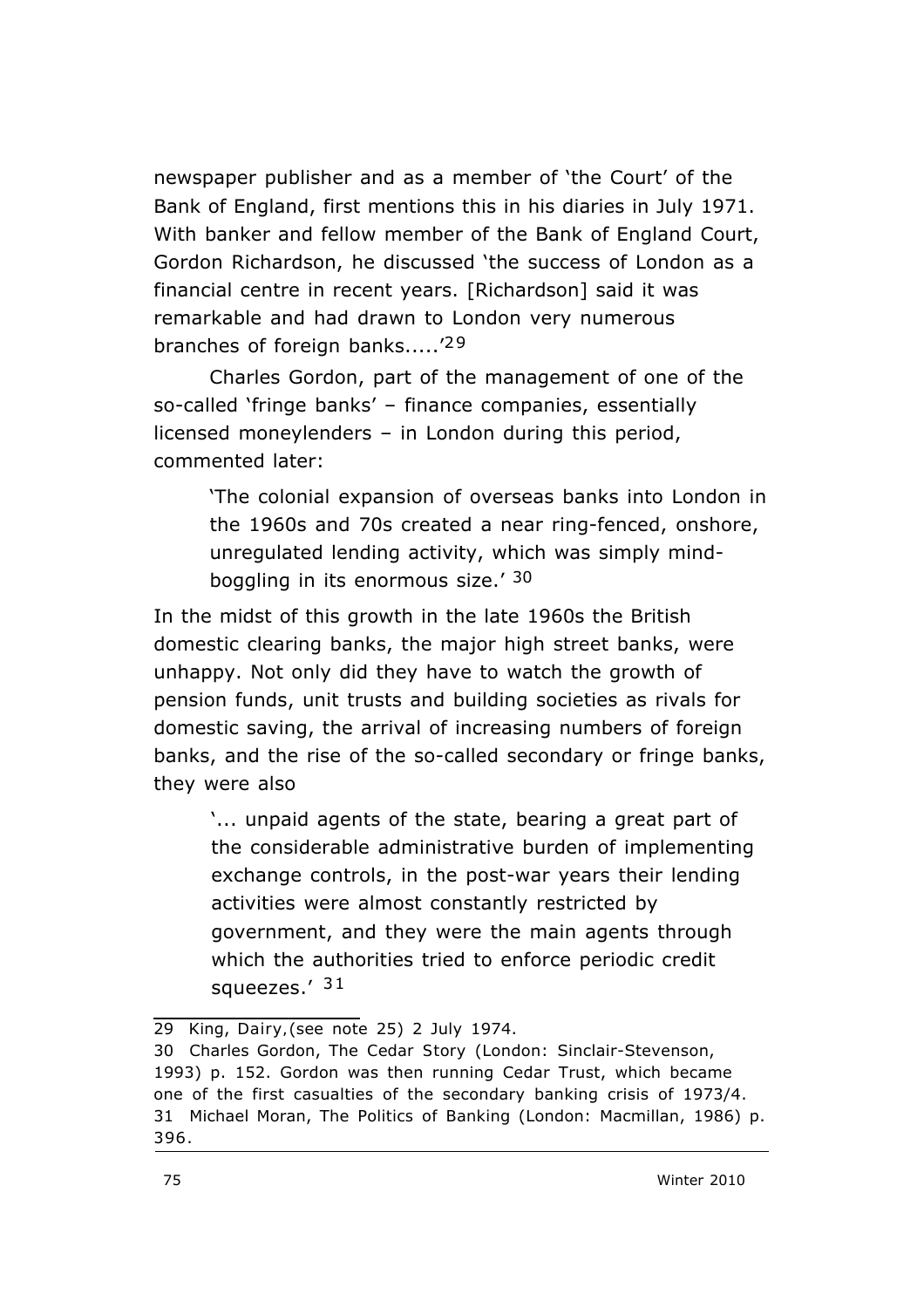The Bank of England was also under pressure, for much of this new financial activity was beyond its regulation; and, with the Treasury, the Bank set up a joint committee to come up with a solution to these difficulties.<sup>32</sup> But the Bank 'bounced' the Treasury and produced its own scheme in the autumn of 1970 while the committee was still deliberating, and the Bank's governor, O'Brien, put the plan to Chancellor Anthony Barber at a dinner in January 1971.33

In what were called the Competition and Credit Control proposals (C&CC hereafter), the Bank proposed that there would be no more physical or administrative controls on credit growth: market forces – i.e. interest rates; i.e. *interest rate rises* – would control the growth of credit. Another part of the 1952 'Robot' proposals was being introduced.

The C&CC proposals were adopted as government policy in September 1971, unnoticed by the major media or the Labour Opposition; and barely noticed by Heath himself.<sup>34</sup> Indeed, hardly anyone outside the higher echelons of the City seems to have known what was going on. Edward Du Cann, banker and MP, was at a meeting of the backbench 1922 Committee of the parliamentary Conservative Party at which the C&CC proposals were described:

'I looked round the room and wondered how many of the MPs present fully comprehended what he was talking about. I doubt whether more than half a dozen had the least idea.' 35

The proposals were run through the House of Commons in chancellor Barber's budget speech. The *Economist* commented

35 Du Cann, *Two Lives* (see note 27), p. 130

<sup>32</sup> A clear account of this is in Margaret Reid, *The Secondary Banking Crisis 1973-75* (London: Macmillan, 1982) chapter 3. 33 *Ibid*. p. 31

<sup>34</sup> It is not mentioned by Heath in his 1998 memoir *The Course of My Life*. John Campbell, Heath's biographer, mentions C&CC briefly on p. 455 of his *Edward Heath*. The best discussion of C&CC is in Moran's *The Politics of Banking* (see note 31).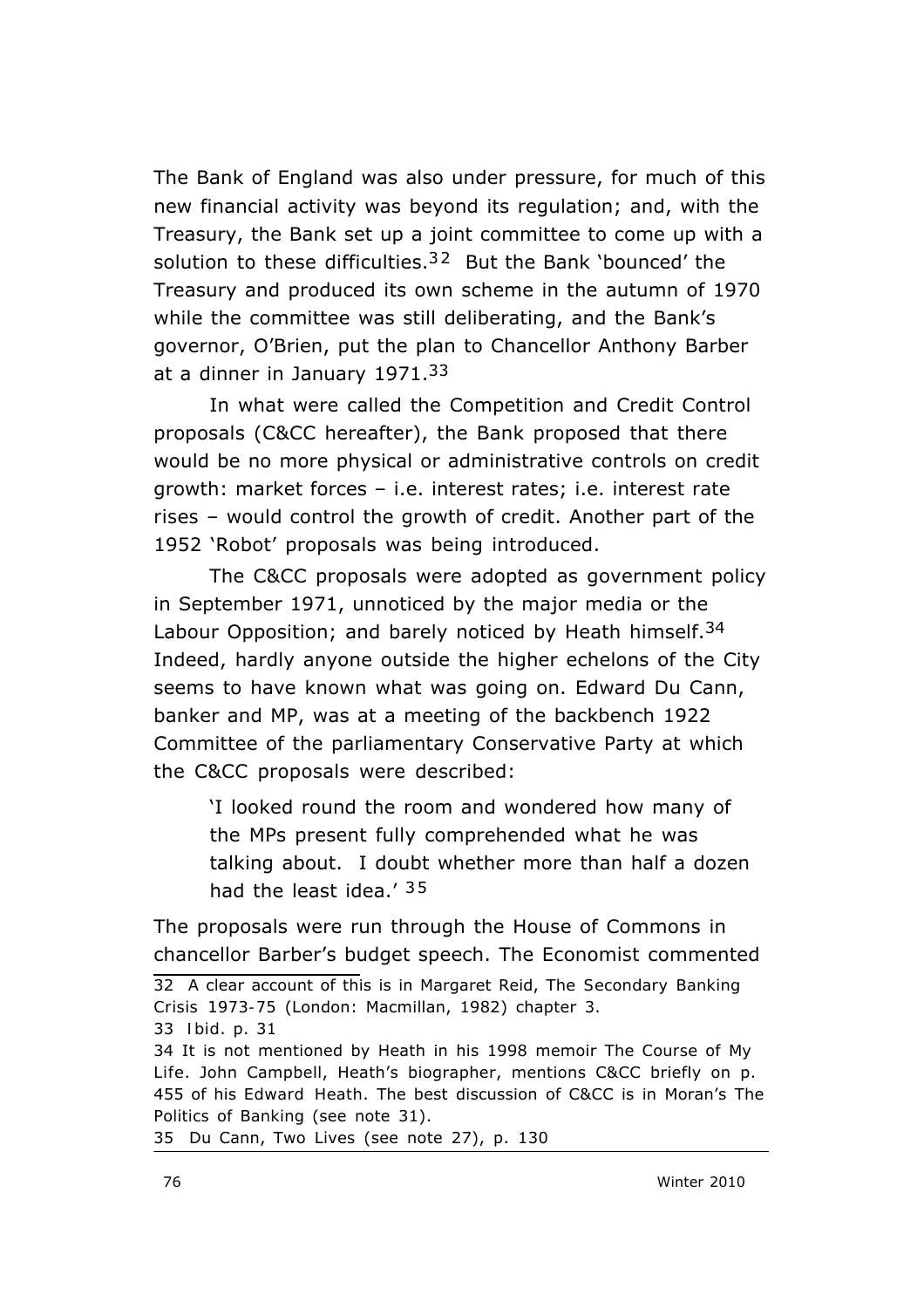that they 'had not been the subject of a single clause of legislation. Parliament has barely discussed it. It has all been fixed up as a gentleman's agreement in private conclaves in the City.' 36

 A contemporaneous presentation of C&CC, playing to Heath's desire to see more direct involvement by the British banks in industry, appeared in *The Economist,* 'The Banking Revolution', which presented the consequences of C&CC as being a move towards:

'... the German-Japanese system of largely bankcontrolled industry.... a situation in which banking would have even greater control over British industry and the economy as a whole – that is, direct control through ownership and participation, rather than the indirect control it has exerted traditionally via government and the state.' 37

This was pure disinformation. Nothing in the C&CC proposals could honestly produce this interpretation.

 To the clearing banks the proposals meant 'the end to [lending] ceilings', government-imposed quantitative limits on lending.<sup>38</sup> As banker Du Cann put it, 'the brakes were well and truly off.' 39

It was simply more of the old order being reimposed on the British economy. Under the new system the banks could lend what they liked and, when it was decided that they had lent too much, they would put the interest rates up. A truly wonderful racket!

Having persuaded the Tories to reintroduce 'freedom' into the banking business, the clearing banks began generating credit, but *not* lending it to, or investing it in British manufacturing, but to domestic consumers, the property

<sup>36 &#</sup>x27;The banking revolution', The *Economist* 18 September 1971. 37 *Ibid.*

<sup>38</sup> Moran, *The Politics of Banking* (see note 31), p. 44

<sup>39</sup> Du Cann, *Two Lives* (see note 27), p. 131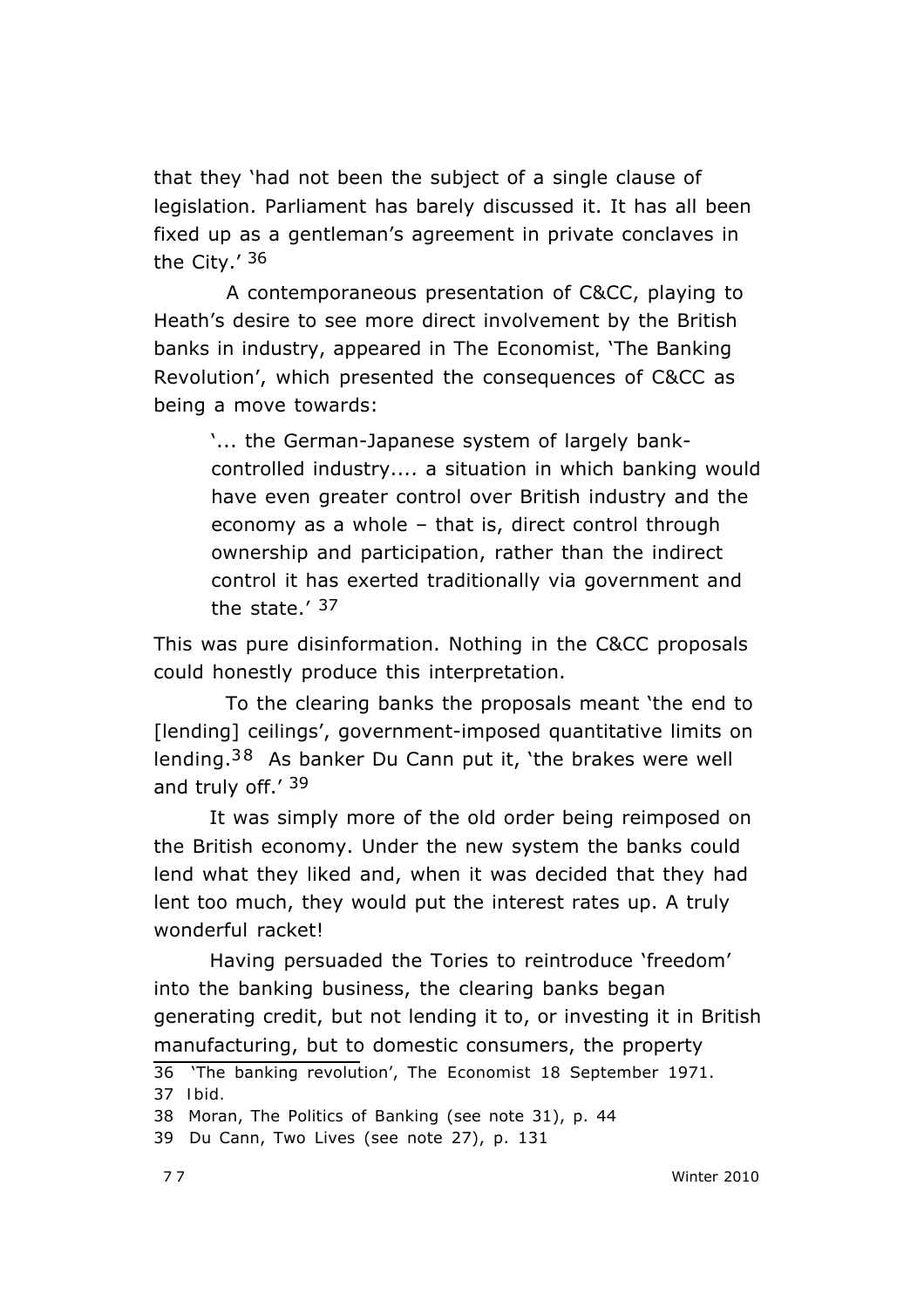markets and the so-called 'fringe banks', which in turn lent it on again, largely into property speculation.

Charles Gordon, then with the 'fringe bank', Cedar Holdings, described the period:

'These immediate years after C&CC were wonderful shovelling times. The main thrust of the banks (there were a number of honourable exceptions) was to apply the shovel with gusto not with discretion, lip-service was mouthed to the authorities, consequences were ignored, and pious condemnations were made of those who were found out patently overdoing it. Old-fashioned lending practices were contaminated, most of the lending industry was embroiled – from the newly liberated primary banks to the reeking sewage level of the tertiary lenders.' 40

According to the creator of Trafalgar House Investments, Nigel Broackes, who dined with Heath in January 1972, just after C&CC had been enacted, Heath said he 'wanted an investment boom with an abundance of cheap credit'.41

He certainly presided over the making of a boom, though largely of the consumer variety. Personal taxes were cut, and interest on some bank loans, including those for the purchase of homes, second homes and shares, was made offsetable against tax, encouraging 'the biggest credit binge in British post-war history.' 42 Heath's government also tripled the amount borrowed by the state to pay for its activities between 1971/2 and 1972/3. When the balance of payments began to deteriorate as a result of imports being sucked in by the

42 William Keegan, *Mrs Thatcher's Economic Experiment*

(Harmondsworth: Penguin, 1985) pp. 55 and 6.

'Between December 1971 and December 1974 the total assets of British banks rose from £36,865 million to £85,204 million – a rise of £48,339 million or 131 percent.' – Douglas Jay, *Sterling: a plea for moderation* (London: Sidgwick and Jackson, 1985) p. 147.

<sup>40</sup> Gordon, *The Cedar Story* (see note 30), p. 149

<sup>41</sup> Reid, *The Secondary Banking Crisis* (see note 32)*,* p. 71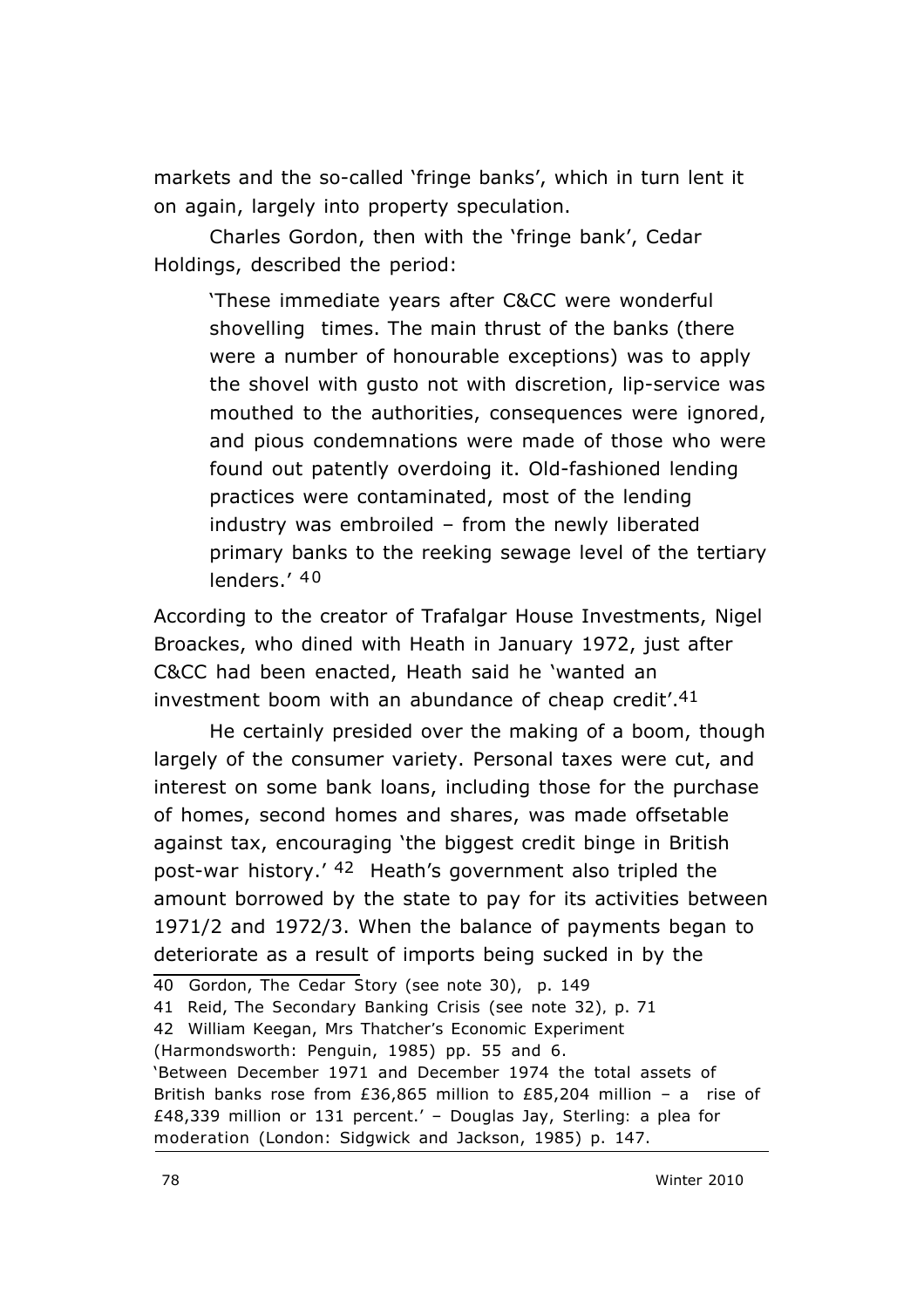boom, Heath floated the pound rather than slow things down (another echo of the Robot proposals).  $43$  As late as September 1973, after the OPEC oil price rise, with inflation heading towards 20% a year, Heath told a meeting of the National Economic Development Council: 'This time I am determined to swim through the whirlpool'.44

Heath's gamble on a 'dash for growth' to kick-start Britain out of its stagnation failed for several reasons. Heath simply did not understand British capitalism. Given the right expansionist conditions, Heath believed, British banks and investors would pump funds into the domestic manufacturing economy. But they didn't. Why? The controllers of British capital had a duty – a legal duty – only to maximise the profits of their companies. Patriotic appeals from a prime minister, even a Tory one, were of little interest. Absent an activist state capable, on the French and German model, of strategic planning, the private sector didn't know how to invest while minimising risk. On the other hand, the relatively risk-free business of blowing financial bubbles beckoned. (Capitalists hate risk as much as they like being told that they are risktakers.) There was also the fact that after twenty years of 'stop-go' in the British domestic economy, British capital was reluctant to act on the 'go' signals, (correctly) fearing another 'stop' round the corner.

Heath was also trying to go in contradictory directions. On the one hand he was trying to take the unions into a German-style tripartite management of the domestic economy; on the other – as they saw it – attacking them with his industrial relations legislation. On the one hand seeking an investment boom in Britain via cheap credit; on the other allowing the introduction of a system which explicitly promised

<sup>43</sup> Nixon had already floated the dollar.

<sup>44</sup> Geoffrey Howe quoted in Michael Kandiah (ed.), 'The Heath Government: a witness seminar', in *Contemporary Record*, vol. 9, no.1, 1995, p. 199.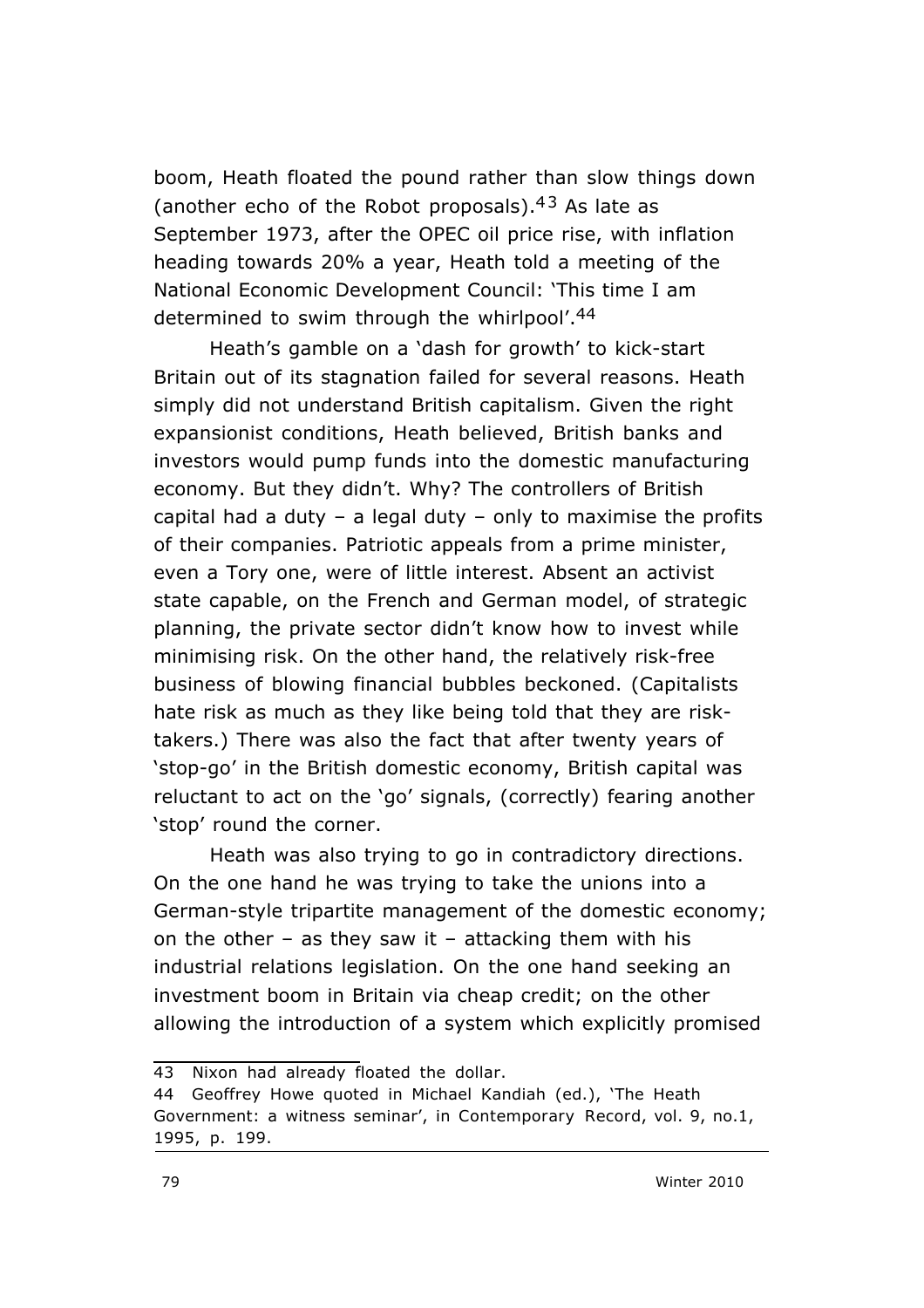increases in interest rates (and thus domestic contraction) to 'control' the supply of credit. This last contradiction was swiftly resolved in favour of expansion. Heath may have allowed the C&CC changes – apparently without understanding what they implied – but when push came to shove, politics (and prime ministerial power) prevailed over liberal orthodoxy; and Heath refused to allow the rates to rise as far and as fast as the Bank of England wanted.45 The result was the worst of all possible worlds: banks printing money day and night with low interest rates. A former senior Bank of England official said, off the record:

'We little knew that Ted Heath would lose his head and bolt for wildly exorbitant expansion just as C and CC started. The system was meant to rely on interest rate movements and we were going to be allowed to use that instrument as required. Against the background of enormous expansion of the economy with the banks, just released from their shackles, bolting for business, the end result was very different from what we had hoped.' 46

But blaming Heath fails to conceal the Bank of England's culpability. In their entertaining account of this, *Can You Trust Your Bank?*, Heller and Willatt noted:

'What had been created, under the eyes of the Bank of England, was a simulacrum of the lethally unbalanced Wall Street of the late and roaring twenties.....between mid 1970 and early 1974 M3 (currency, current bank accounts and deposit accounts) rose by the previously unthinkable amount of 270 per cent .... As for the property boom, which would have been impossible without the heavy financing from the banking system,

46 Reid, *The Secondary Banking Crisis* (see note 32)*,* p. 76

<sup>45</sup> The fact that Heath refused to allow the C&CC proposals to be operated as intended is good evidence that he did not understand them in the first place.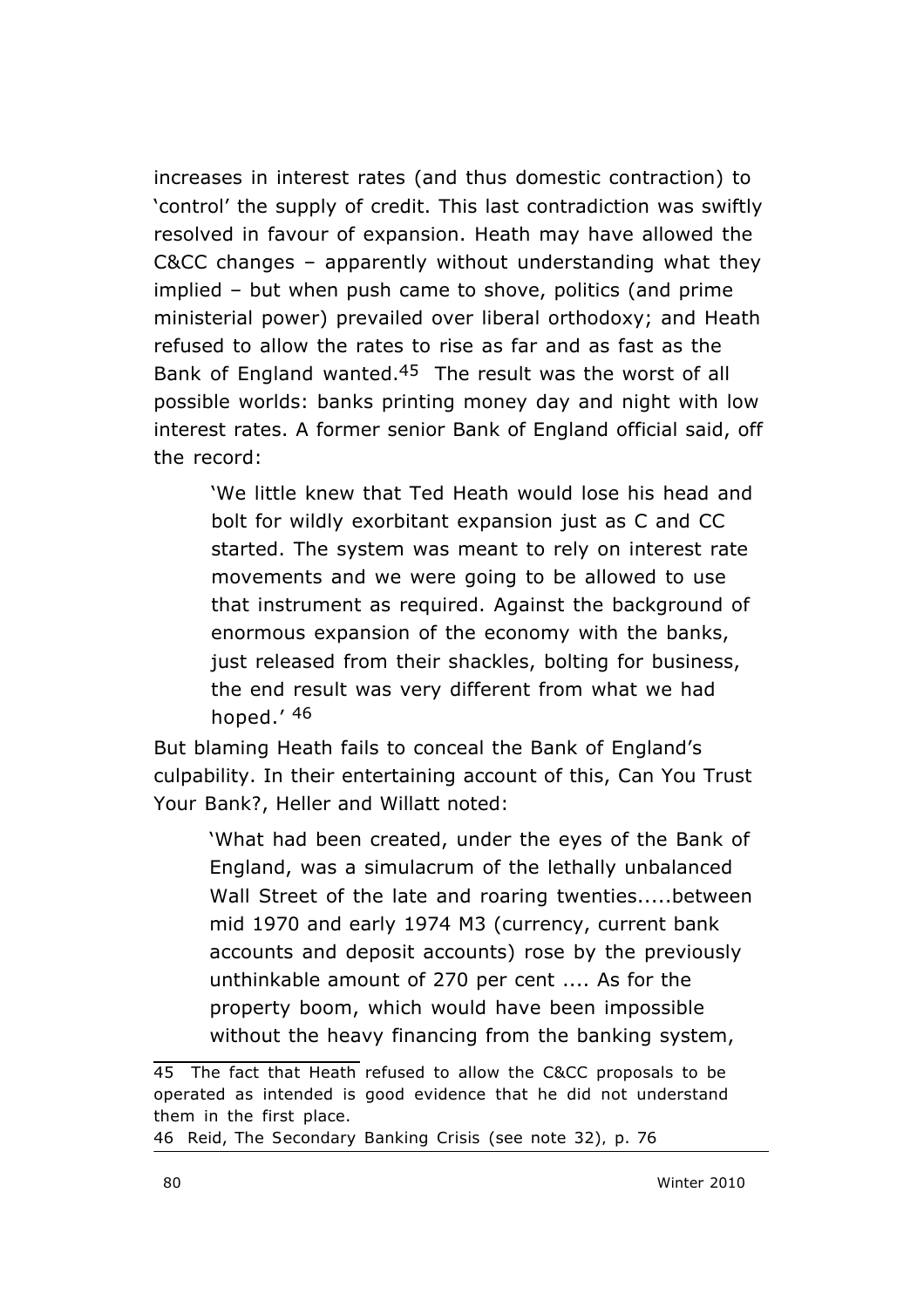the Bank's sole reaction was a mild directive to the banks in the autumn of 1972, requesting them to make credit less freely available to property companies and for non-industrial purposes.'4 7

Massive expansion of debt and Bank of England regulatory policy still being done by 'a word from the governor'? Which had no effect: the pigs were in the trough by then. (In the current banker boom and bust, a Bank of England subcommittee did report on the dangers of the giant globalised debt pyramid in 2006; but still thought things might be OK......with care.... and nothing was done.<sup>48</sup>)

Heath realised it had all gone wrong and reversed some of the changes over which he had presided. For a period, building societies were subsidised to try to prevent the interest rates paid by owner-occupiers from rising above 10%. Incomes policy was reintroduced. At the end of 1973, with the energy crisis in full swing, the balance of payments deep in deficit and inflation rising, government spending was cut, surtax was increased, hire purchase controls were reintroduced and the 1971 C&CC reforms were suspended.

After 'go' we returned to 'stop'.

Heath had failed to swim through the whirlpool.

But it was too late; and for the 'fringe' banking and property sectors, the tightening of credit was too much.<sup>49</sup> The edifice of speculation based on rising property and land prices, began to topple and the impending collapse of some of the 'fringe' banks led to the Bank of England's then secret launching of 'the lifeboat' bearing (suitably expensive) financial

47 Robert Heller and Norris Willatt, *Can You Trust Your Bank* (London: Weidenfeld and Nicolson, 1977) p. 102.

<sup>48</sup> Edmund Conway, 'City faces meltdown if debt crisis hits', *Daily Telegraph*, 12 July 2006 <www.telegraph.co.uk/finance/2943149/Cityfaces-meltdown-if-debt-crisis-hits.html>

<sup>49</sup> This view is expressed very strongly by Edward Du Cann, then Chairman of the banker Keyser Ullman, in his account of the crisis in his memoir, *Two Lives* (see note 27)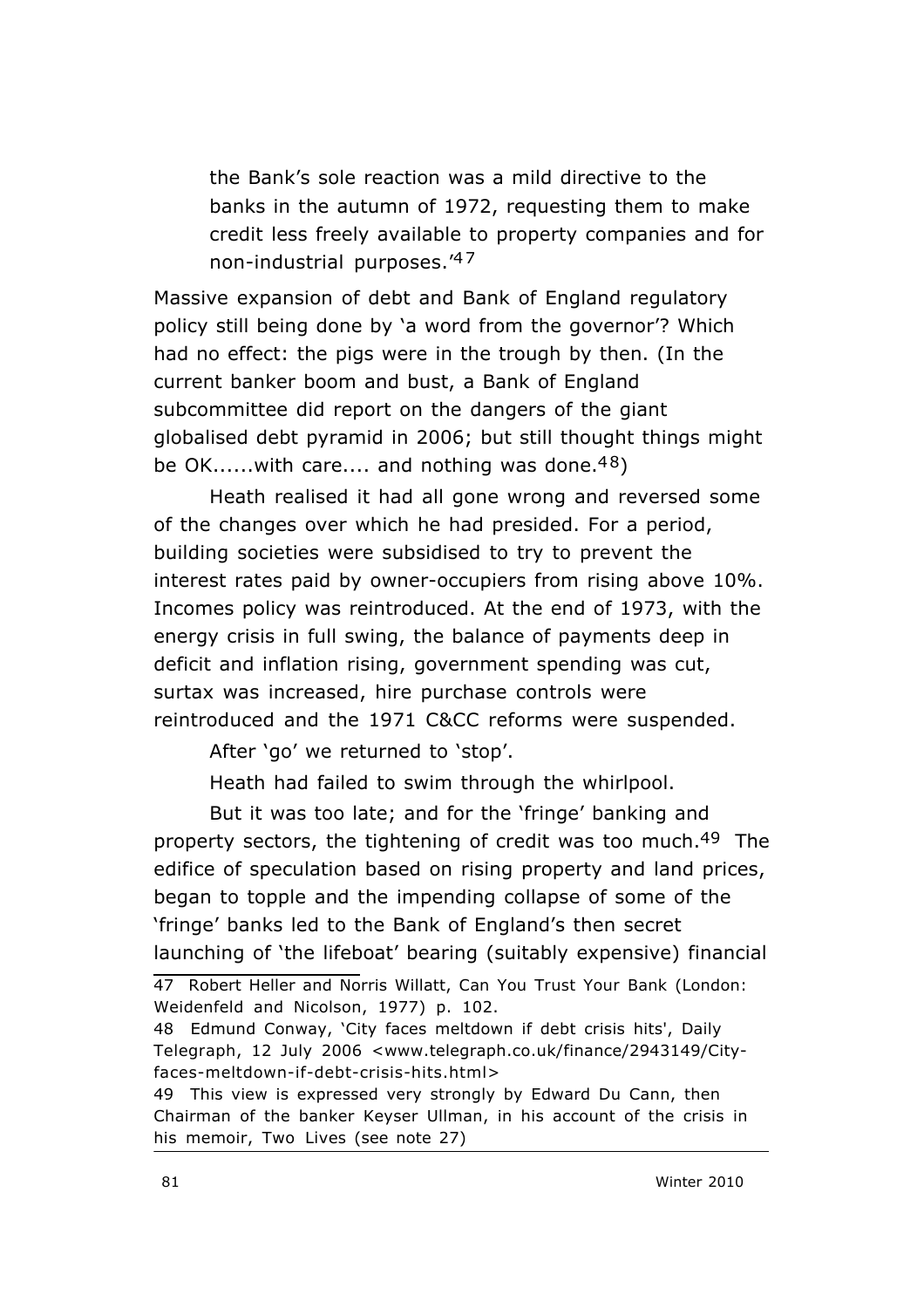assistance to them.

The bankers had been given their heads and did what they always do: enriched themselves and their shareholders by expanding lending – and fuck the social consequences. It is one thing to con the prime minister into supporting legislation but another to get him to accept the consequences when it dawns on him what they are. The Bank of England managed the first but failed the second.

#### **Free at last!**

**I**n 1974 Heath's government was replaced by that of Harold Wilson, who resigned in 1976, handing over to James Callaghan. The Labour government of 1974 inherited inflation at 20% and rising, and set about trying to bring it down without causing too much unemployment. In the conventional view of this period, the central event was the visit by a deputation from the IMF in 1976, after the government requested a large loan with which to defend the value of sterling against speculation. While the IMF visit was traumatic for the wider Labour movement, signalling cuts in social programmes, was used by the Labour left to attack the Callaghan government, and was portrayed by the government's political opponents on the right as an event of national humiliation, in retrospect it was of little consequence. Half the loan was never used and the rest was paid back without incident. With hindsight, rather more significant, was a decision taken about the North Sea oil revenues which were on the political horizon.

Reducing inflation and deciding what to do with the coming oil money were two big items on the economic agendum in late 1970s Britain. Let's take oil first. In the Labour Cabinet Tony Benn wanted to create an oil fund –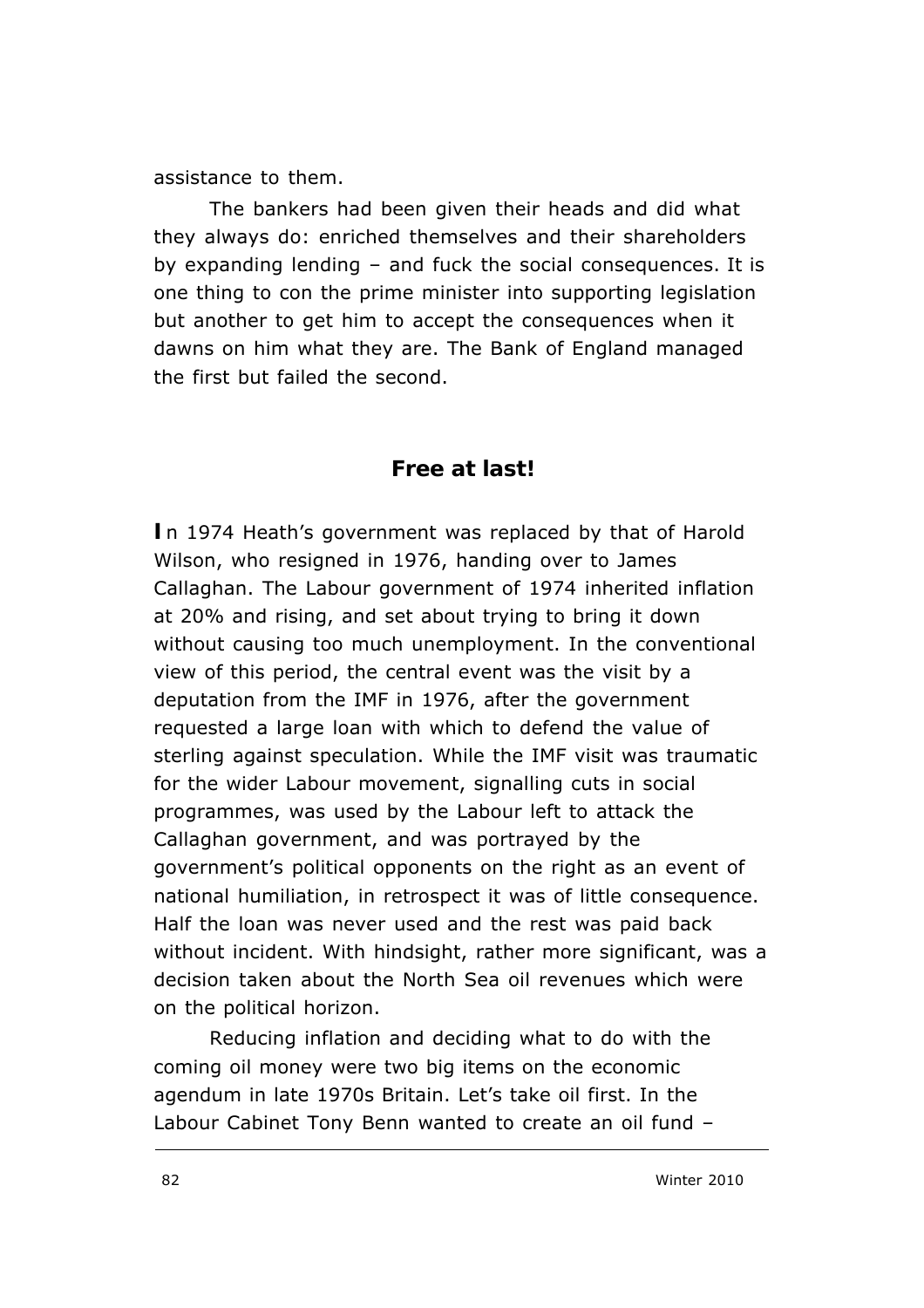what would now be called a sovereign wealth fund – to be used for industrial investment. (This is what Norway did with its oil money; their oil fund is now worth roughly \$450 *billion*.) But after a debate in Cabinet, the fund idea was rejected. Benn noted in his diary:

'So that is the end of the saga of oil revenues. They are now a part of general public expenditure.....we are going to give it away in tax cuts.' $50$ 

In the event Labour lost the 1979 election and the oil question fell into the Conservative Party's lap. The Tories in opposition, as well as the financial nexus - the City, Treasury and Bank of England - had been discussing the coming oil wealth in 1977-8 and had concluded that manufacturing would decline when North Sea oil came on-stream. The argument went thus:

1. As Britain produced oil it would need to import less and less oil. Assuming the British economy continued exporting as much as it had before oil, the result would be produce a growing trade *surplus*.

2. Such a surplus would push up the value of the pound.

3. A rising pound would make British exports more expensive, imports cheaper and British manufacturing would decline.

The overseas lobby offered as the solution to this problem the following: if exchange controls – i.e. governmentimposed restrictions on the movement of capital out of the UK – were abolished with more capital leaving the UK, this old wealth going out would counterbalance the new coming in from the North Sea. Thus there would be no trade surplus and

<sup>50</sup> Tony Benn, *Conflicts of Interest: Diaries 1977-80* (London: Hutchinson, 1990) pp. 280/1.

Edward Pearce's biography of Healey, *Denis Healey* (London: Little Brown, 2002) p. 508, attributes the decision to Healey supported by Treasury ministers Lever and Barnett; with the kicker that the fund notion was rejected in part simply because it was supported by Tony Benn who had become a pariah within the cabinet. Healey doesn't mention the event in his memoir.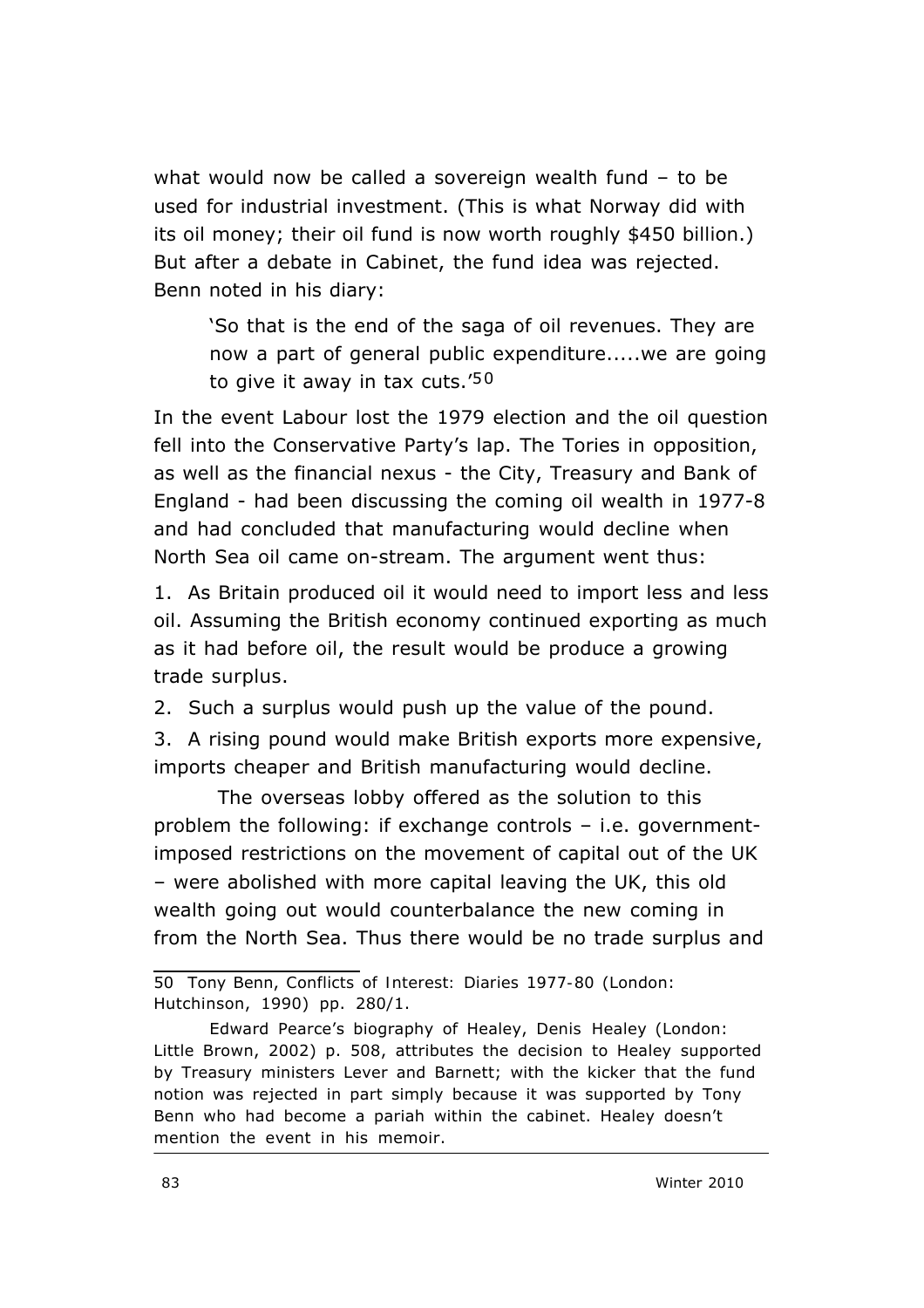no rising pound. *Complete freedom to move money* would solve the problem. *Complete freedom to move money –* what the City had always sought but never really expected to get. In 1977 this had been adopted by the Treasury and Bank of England, and was the message coming from financial journalists and the Conservative Party's spokesmen.<sup>51</sup>

 Thus, when in 1977, with the IMF stamp of approval on the economy and the imminent prospect of the pound being a petrocurrency, the international value of the pound began to rise sharply, the Treasury tried to persuade the Labour government to scrap exchange controls. This Labour refused to do; but they were abolished by the Thatcher government in 1980. However, despite a rush of capital out of the UK, the value of the pound continued to rise, making British exports uncompetitive and eventually destroying nearly a quarter of British manufacturing industry.

Why did this theory fail (assuming it would have worked)? It ran into another theory held by the Thatcher government: that you reduce inflation by controlling the money supply; and you control the money supply by raising interest rates. (In reality: rising interest rates cause a recession, which reduces spending in the economy and so price rises are reduced and eventually eliminated.) This should now sound familiar.

When the idea of capital exports preventing a rising pound was adopted in the late 1970s, it had not occurred to the discussants that the government would also *raise* interest rates. The result was that *on top of* the rise in the pound's

<sup>51</sup> The general tenor of the oil debate can be seen at a glance in *The Times* Index for 1977, especially p. 375, under Economic Situation and Policy.

For the most influential financial commentator of the period, Samuel Brittan, scrapping exchange controls was the 'only serious way of preventing North Sea oil from imposing a contraction in manufacturing.. ...' – The *Financial Times,* 3 July 1980. Brittan's piece was headed 'Deindustrialisation is good for the UK'.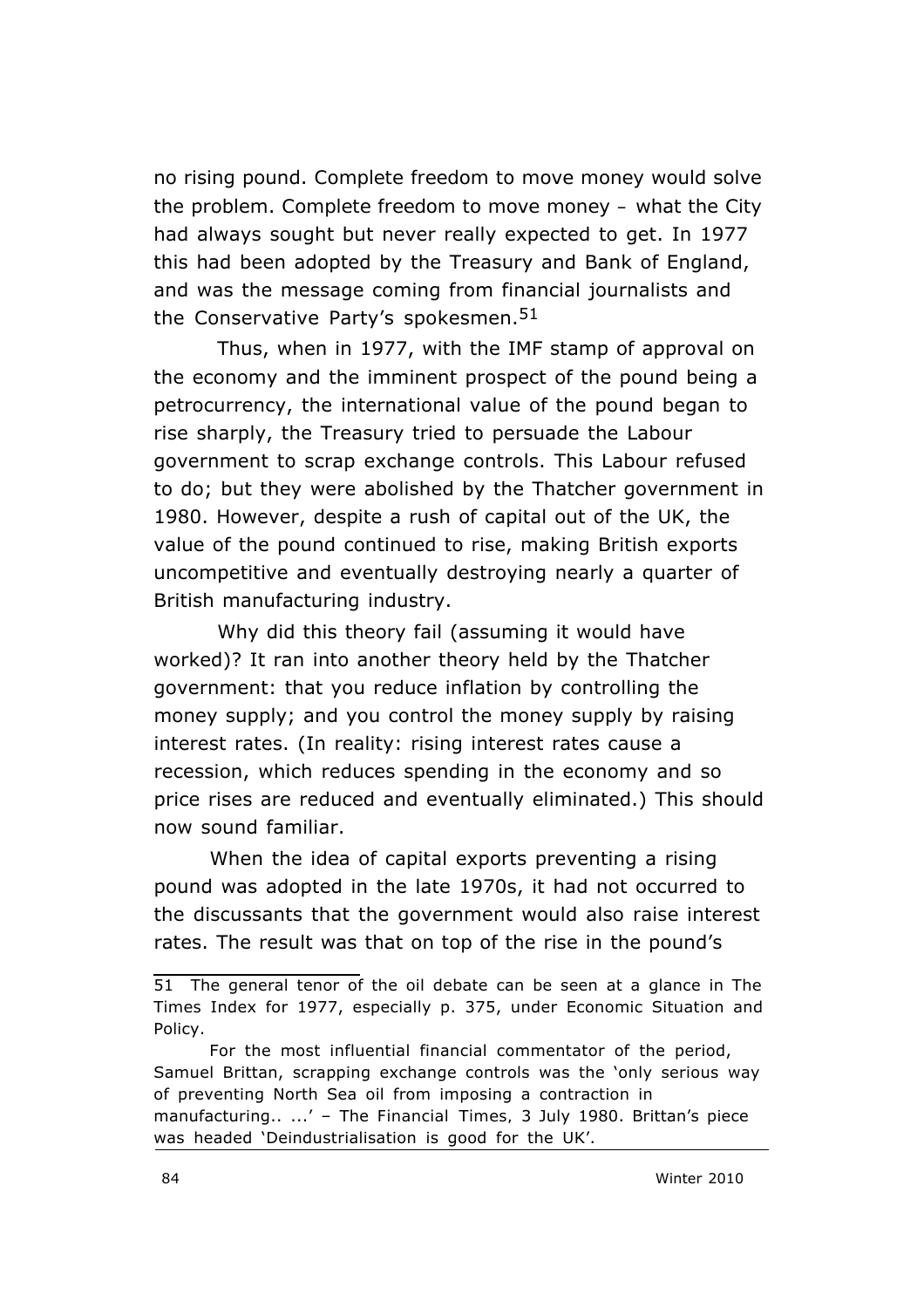value due to its status as a burgeoning 'petrocurrency', antiinflationary interest rate rises made the pound even more attractive to foreign investors. Leo Pliatzky, who had been a senior Treasury official in the previous Labour administration, commented on this episode:

'It was a strange period to look back on. There appeared to be a great gulf between attitudes in much of the City and in industry throughout the country. In some quarters there was a Khomenei-like fanaticism about, a reluctance to see the connection between high interest rates and a crippling exchange rate. North Sea oil had made sterling a petrocurrency, it was alleged; the days of manufacturing were over.'  $52$ 

Fronted by Mrs Thatcher, who knew little about economics, the City was in charge. Unconcerned by the mess created by partial deregulation of the financial sector during Heath's term, and in addition to abolishing exchange controls, between 1979 and 1982 the Thatcher government:

\* ended some restrictions on building society lending – starting them off on the road to becoming banks – and thus beginning the great credit explosion of the later 1980s;

\* abolished the restrictions on bank lending which had been introduced by the previous Labour government;

\* abolished the Reserve Assets Ratio which made the banks hold at least 12.5% of their deposits in some specified range of liquid assets, thus enabling them to lend more;

 $*$  abolished hire-purchase restrictions.<sup>53</sup>

The British bankers had finally shed almost all state restrictions on their activities.

As the Thatcher recession deepened, North Sea oil

<sup>52</sup> Leo Pliatsky, *Getting and Spending* (Oxford: Basil Blackwell, 1982) p. 128.

<sup>53</sup> These measures are listed by Nigel Lawson in his memoir, *The View from No 11* (London: Corgi, 1992) p. 626.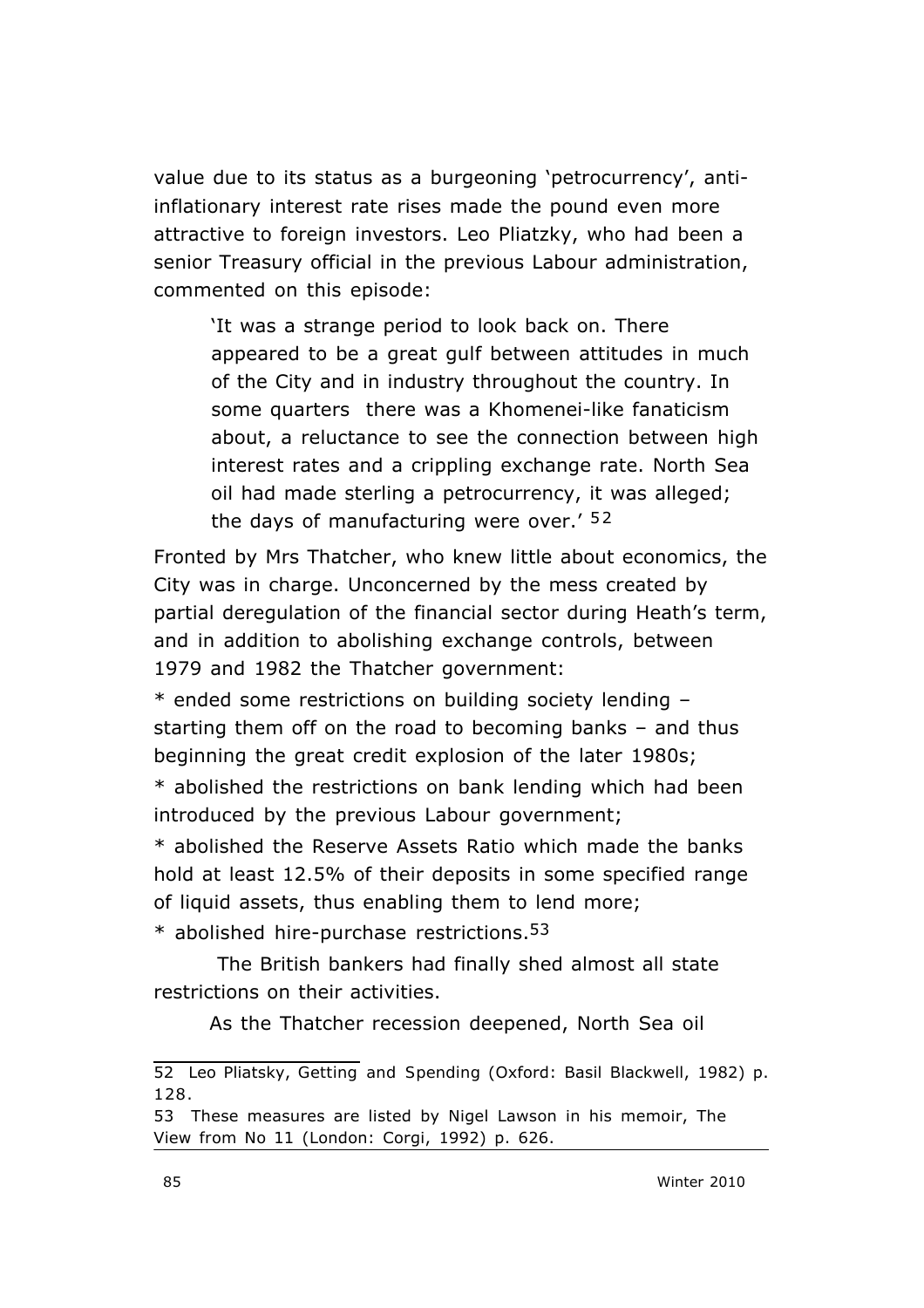production and revenues from it to the exchequer grew. But having become 'oil rich', much of Britain was getting poorer. Leo Pliatzky commented:

'It is understandable that people are frustrated that more primitive (sic) countries which produce oil have used the revenues from it to finance industrial and social development while in Britain *both have been cut back*  since the North Sea oil came on stream.' (Emphasis added.)54

Where had the oil riches gone? The *Guardian's* Victor Keegan wrote in 1983:

'Most of it, in the *supreme irony of economic history*, has gone to pay out unemployment to those who would not have lost their jobs if we had not discovered [oil] in the first place.' (Emphasis added.)55

If British economic history since the 1920s shows one thing it is that these 'ironies' always benefit the financial and overseas sector and not domestic manufacturing.

The result of the 'dream conditions for London's financial apparatus in 1980 and 1981'  $56$  – high interest rates, a high pound and no restrictions on lending – was the shrinking manufacturing base accompanied by a booming City of London. As the manufacturing was mostly in seats held by the Labour Party, and a section of the Conservative Party, including Mrs Thatcher, believed that Labour (and unions) were in the grip of communists, the rising unemployment was more a suitable punishment for the working class for having the temerity to support Labour than a cause of great concern.

In his pre-election budget in 1987 the chancellor of the exchequer, Nigel Lawson cut personal taxes and, after the

<sup>54</sup> Leo Pliatzky, *The Treasury Under Mrs Thatcher*, (Oxford: Basil Blackwell, 1989) p. 194.

<sup>55</sup> *The Guardian,* 16 May 1983.

<sup>56</sup> Tom Nairn, *The Break-up of Britain* (London: Verso, 1981) p. 392.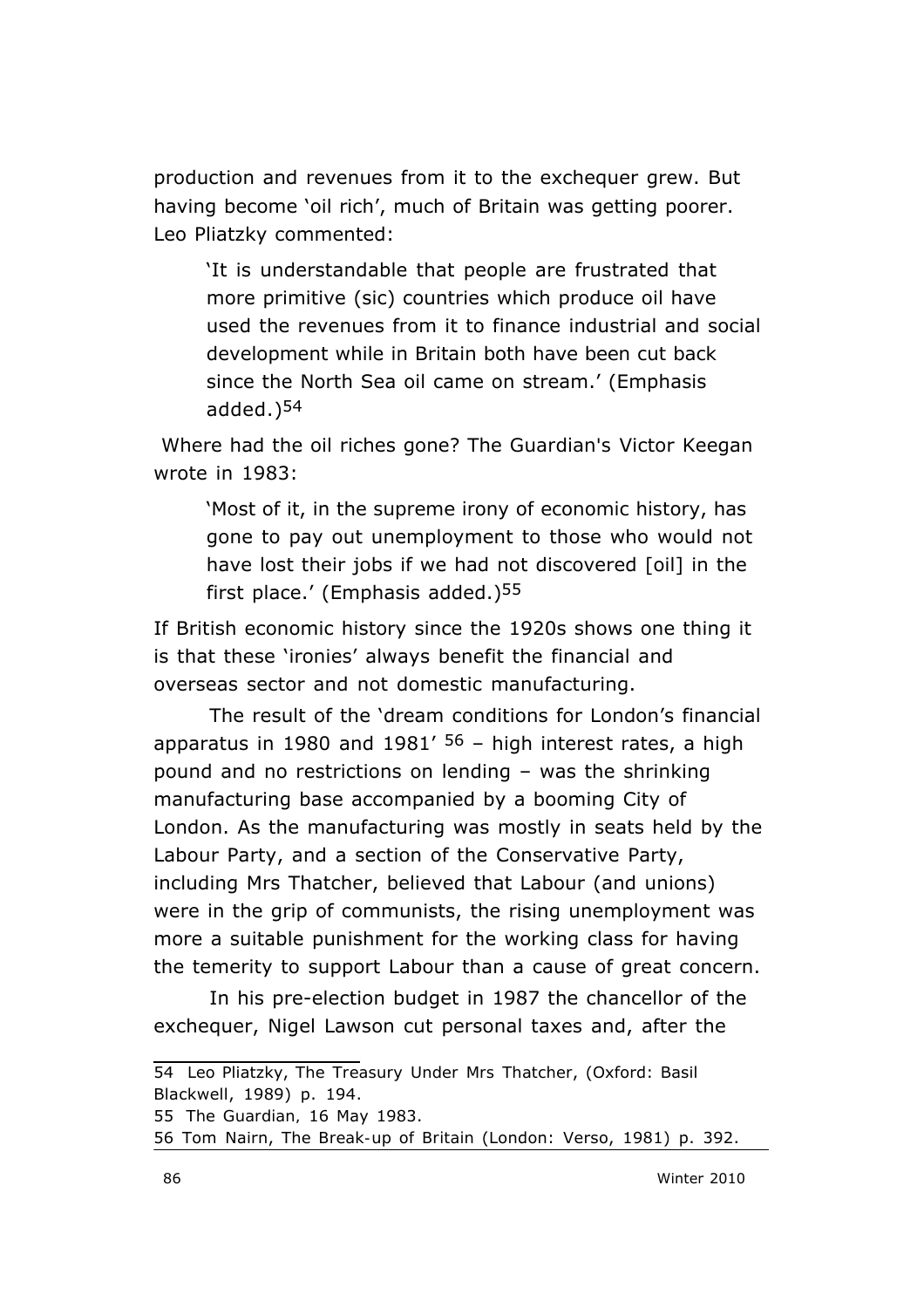stock market crash in October that year, kept interest rates low to head off recession, when his own theories said they should rise. Cue the great house price inflation of 1987-90 and what became known as the Lawson boom, fuelled in large part by people borrowing against the rising values of their houses. Which boom, with accompanying inflation, after another Conservative election victory in 1992, was followed by the second big recession since 1979 – again triggered by raising interest rates to reduce inflation. It was a return to stop-go, the familiar sequence.

 Along the way the City's commentariat changed the story. It wasn't that we had to lose manufacturing to make room for oil <sup>57</sup> but that Britain was on a natural evolutionary path towards a post-manufacturing, service economy. It did not matter that Britain was making fewer and fewer products: they would be replaced by 'financial products' – a term which came into use in the mid-1980s as the language followed the money. This became the received wisdom within the Treasury. Political journalist Edward Pearce recounts how a 'Treasury knight' – i.e. one of the very senior civil servants in the Treasury – said to him of John Major's period in office (1992- 97):

'....that though very fond of Mr Major, we worried a little at his anxiety about manufacturers. He wasn't very happy with the analogies we made about Switzerland, *so prosperous entirely from service industries*, so it was necessary to let him make friendly things (sic) to the manufacturing people.' (Emphasis added.)<sup>58</sup>

Britain as Switzerland? Oil revenues would pay the dole for the shrinking manufacturing sector outside the London travel

<sup>57 &#</sup>x27;As the energy sector grows, something has to shrink' – Hamish MacRae in the *The Guardian,* 13 October 1981. In this curious universe it is unclear how countries ever get richer, for as one sector grows, another, apparently, has to shrink. 58 *The Guardian* 8 January 1992.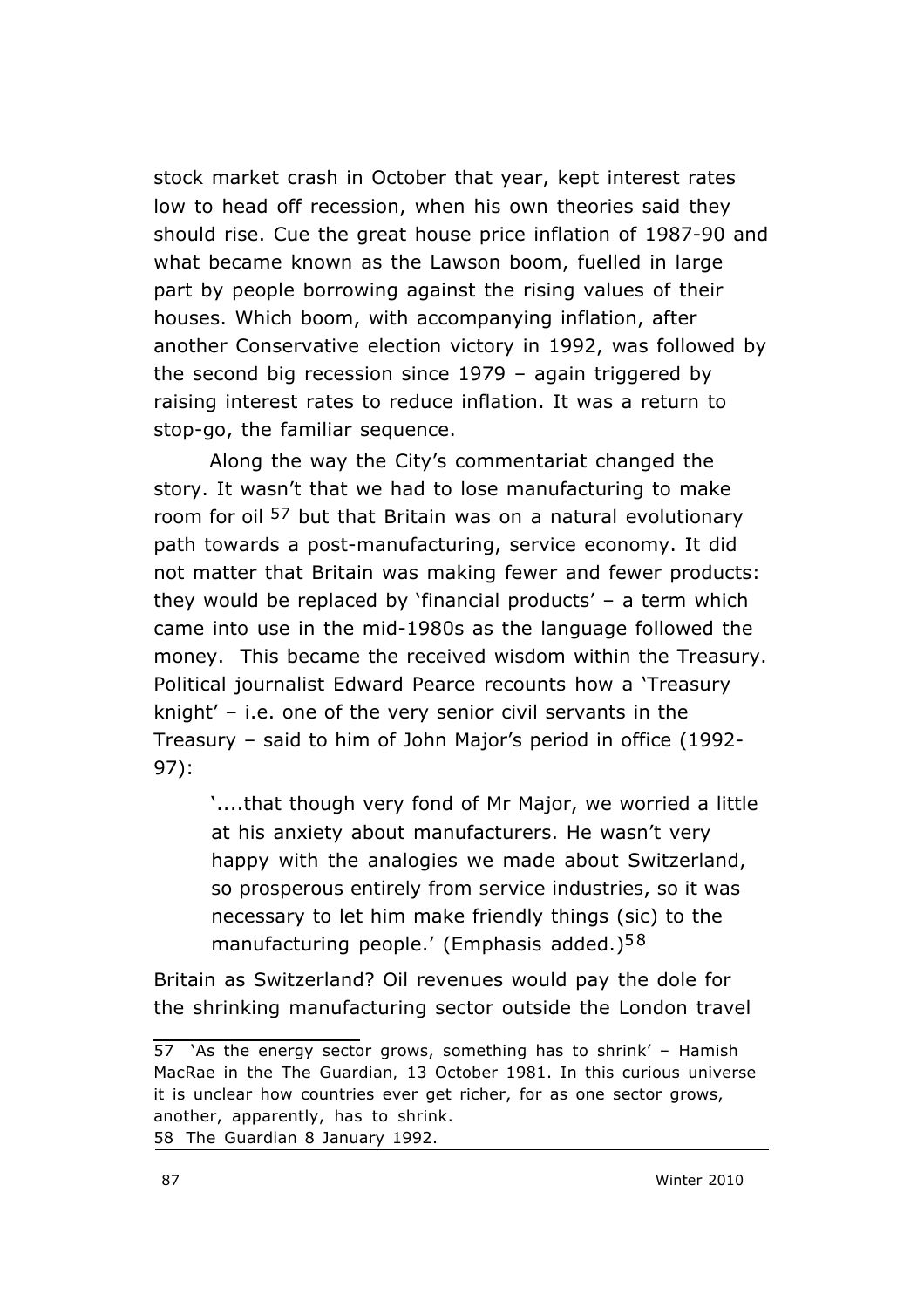to work distance, while the City – avatars of our postindustrial destiny – showed us the way.

**Uncle Sam's New Labour**

**F**ifteen years after they first appeared in financial circles, these ideas were adopted by New Labour. Talk of the service economy became talk of the 'knowledge economy', a mishmash of the City, computers, film production, rock music and the Internet. There was a supplement about 'the knowledge economy' in the *New Statesman* 27 September 1999. In his contribution James Dyson, the inventor, wrote:

'......I've had an argument with the governor of the Bank of England about this, *who thinks that software is replacing the need to make goods.*'(Emphasis added.)

In the late 1970s and 1980s the bankers first thought oil would replace manufacturing; then it was the growth of the City of London and the financial services sector; finally the governor of the Bank of England thought it would be computer software.

 Historically, geographically and institutionally the Labour Party was the party of the domestic economy and the response of its leaders in the early 1980s was to resist all this drift away from manufacturing. The idea that there was a basic conflict between the City – with the South benefiting from it – and industry was quite widely understood in the party. It wasn't a hard sell: the City was booming but the industrial North, Scotland and Wales were deep in recession induced by the high interest rate, high pound policy.

In 1982 the Labour Party's national executive committee published a report by its Financial Institutions Study Group, *The City: A Socialist Approach,* which recommended a raft of new legislation to regulate the City more closely. Neil Kinnock, who replaced Michael Foot as leader after the election loss in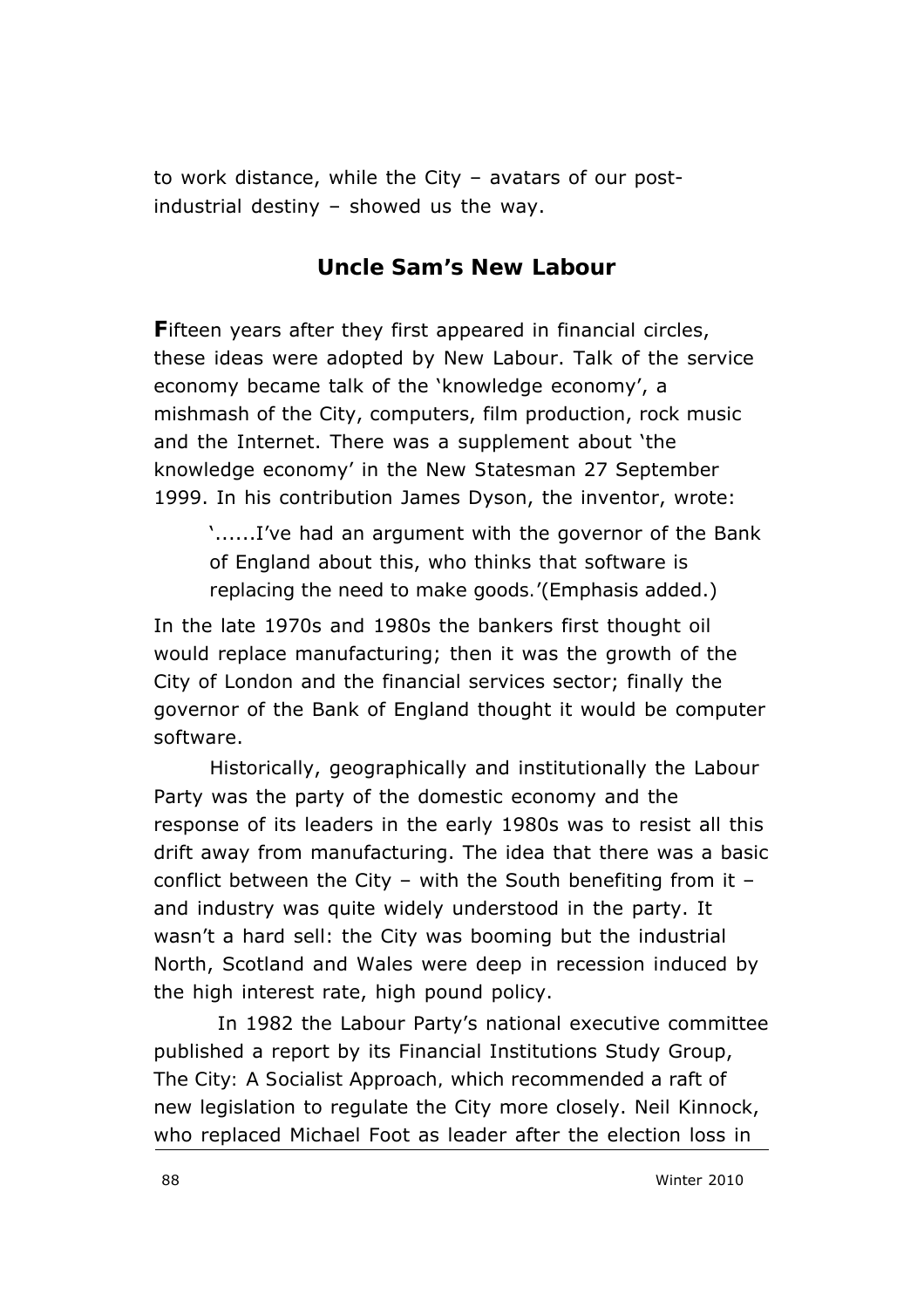1983, was influenced by a version of the City-versus-industry thesis by the Cambridge economist John Eatwell. In 1982, in the depths of the first Thatcher recession, Eatwell had written a TV series which argued that the recovery of the British economy centred on the reconstruction of manufacturing, and that this needed something like the German or French relationship between manufacturing, finance capital and the state: i.e. ending the City's dominance of British economic policy. These views were reflected in Labour leader Neil Kinnock's 1986 book *Making Our Way.* 

But after the election defeat of 1987 (the third) the Labour leadership abandoned any thought of challenging the economic status quo and began accommodating the perceived power and electoral popularity of a Thatcherised, privatised Britain.59

Tony Blair and Gordon Brown, who had acquired safe Labour seats in the 1983 general election, were part of this shift. By the end of their first parliament in 1987 both had been noticed as rising stars and had been given shadow cabinet roles, Brown as number two to the late John Smith, who was shadowing the Department of Trade and Industry.

The US government was also paying attention: in 1985 – only two years after Blair became an MP – an official in US embassy in London described him as 'one of the brightest and most ambitious of recent Labor intake';  $60$  and the next year

<sup>59</sup> See Eric Shaw *The Labour Party Since 1979*, (London: Routledge, 1994) pp. 46-50, for an account of the policy shifts in this period. The one member of the Labour leadership who really understood this subject, Bryan Gould, eventually resigned his seat and went to back to New Zealand in disgust. A recent essay by Gould is in this issue of *Lobster*.

<sup>60</sup> Giles Scott-Smith, 'Searching for the Successor Generation: Public Diplomacy, the US Embassy's International Visitor Program and the Labour Party in the 1980s', in *British Journal of Politics and International Relations*, 2006, Vol. 8, pp. 214–23. Using declassified US files, Scott-Smith shows that virtually the entire cast of 'New Labour' went on US government-sponsored trips to America in the 1980s and 90s.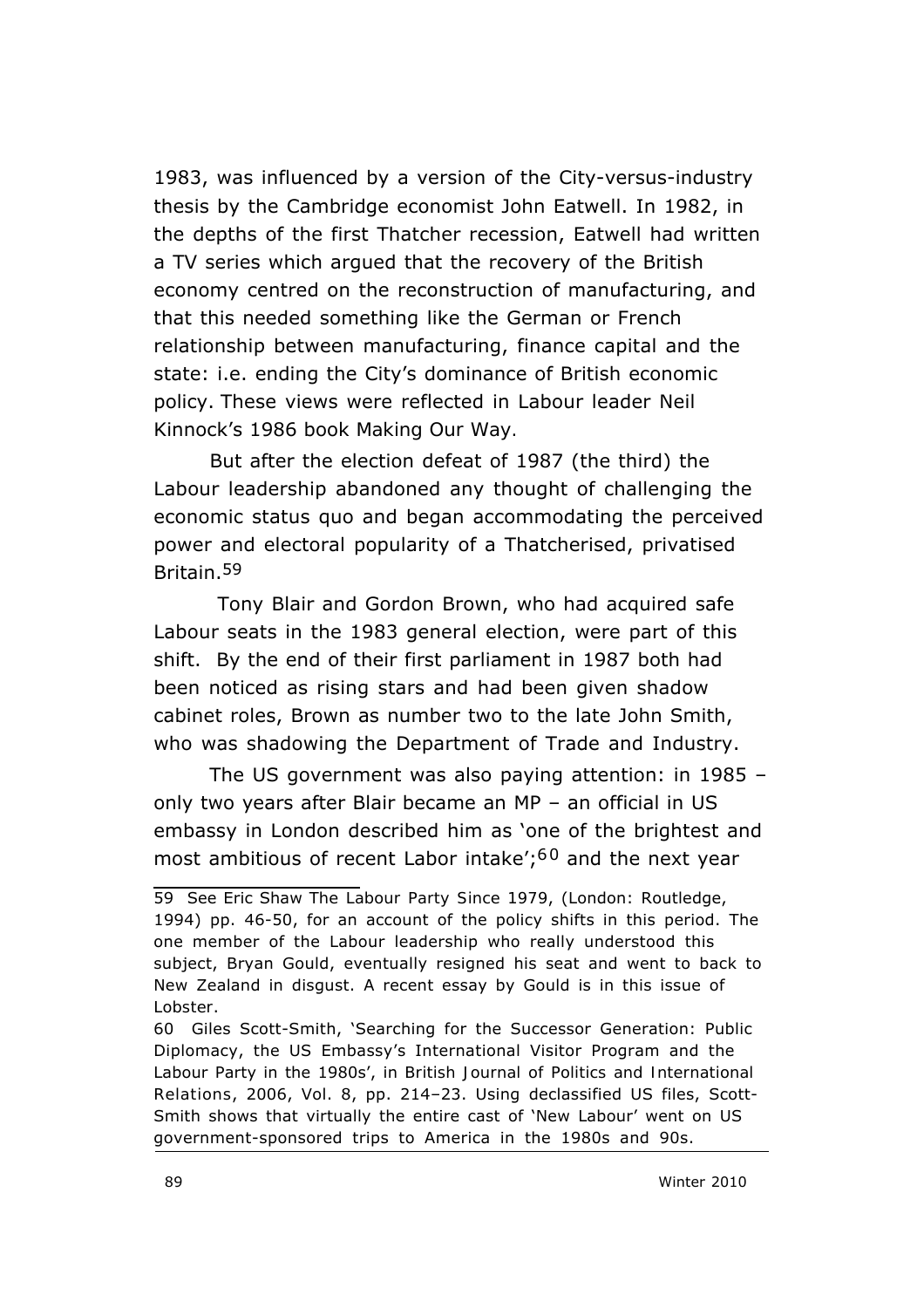Blair took the first of his freebie trips to America.

 Brown and Blair were 'modernisers' and that had a specific meaning in this period: accept the power of the City and American global hegemony and give up all this nonsense about economic independence (let alone socialism).<sup>61</sup> John Smith, another 'moderniser' in the Labour leadership, was on the steering committee of the Bilderberg group, one of the key elite forums promoting globalisation, from 1989 to 1992.<sup>62</sup> In June 1991 Smith took his then understudy, Gordon Brown, to the Bilderberg meeting at Baden Baden. There Brown met the then obscure governor of Arkansas, Bill Clinton. Blair attended the 1993 Bilderberg Conference in Athens.

After the 1993 American presidential election Brown and Blair went out to America to meet the new Democratic government. In Washington Brown and Blair met Clinton's people; and also Larry Summers, a Harvard academic who had been with the World Bank, Robert Reich, Clinton's newlyappointed Labor Secretary and Alan Greenspan, chair of the Federal Reserve. These meetings were arranged by a young *Financial Times* journalist called Ed Balls who had studied under Summers at Harvard. Like other Labour personnel, including Yvette Cooper, whom Balls later married, and David Miliband, head of Blair's policy unit, Balls had spent a year in America as a Kennedy Scholar.<sup>63</sup>

 By 1994 the long-delayed implementation of the 1952 Robot plan – the British economy open to the world and controlled solely by interest rates – had caused the second

<sup>61</sup> Neil Lawson, former aide to Gordon Brown, said of this period: 'Labour got to the stage in the early 1990s where we'd give up virtually anything to get elected.' Quoted in Francis Wheen, 'Social justice that's so old Labour' in *The Guardian,* 7 February 2001. 62 Letter from Maja Banck, Executive Secretary of Bilderberg Meetings, to the author, 13 April 1999. 63 New Labour's wider American links are detailed in Robin Ramsay, 'Uncle Sam's New Labour' at <www.variant.org.uk/6texts/ Robin\_Ramsay.html>.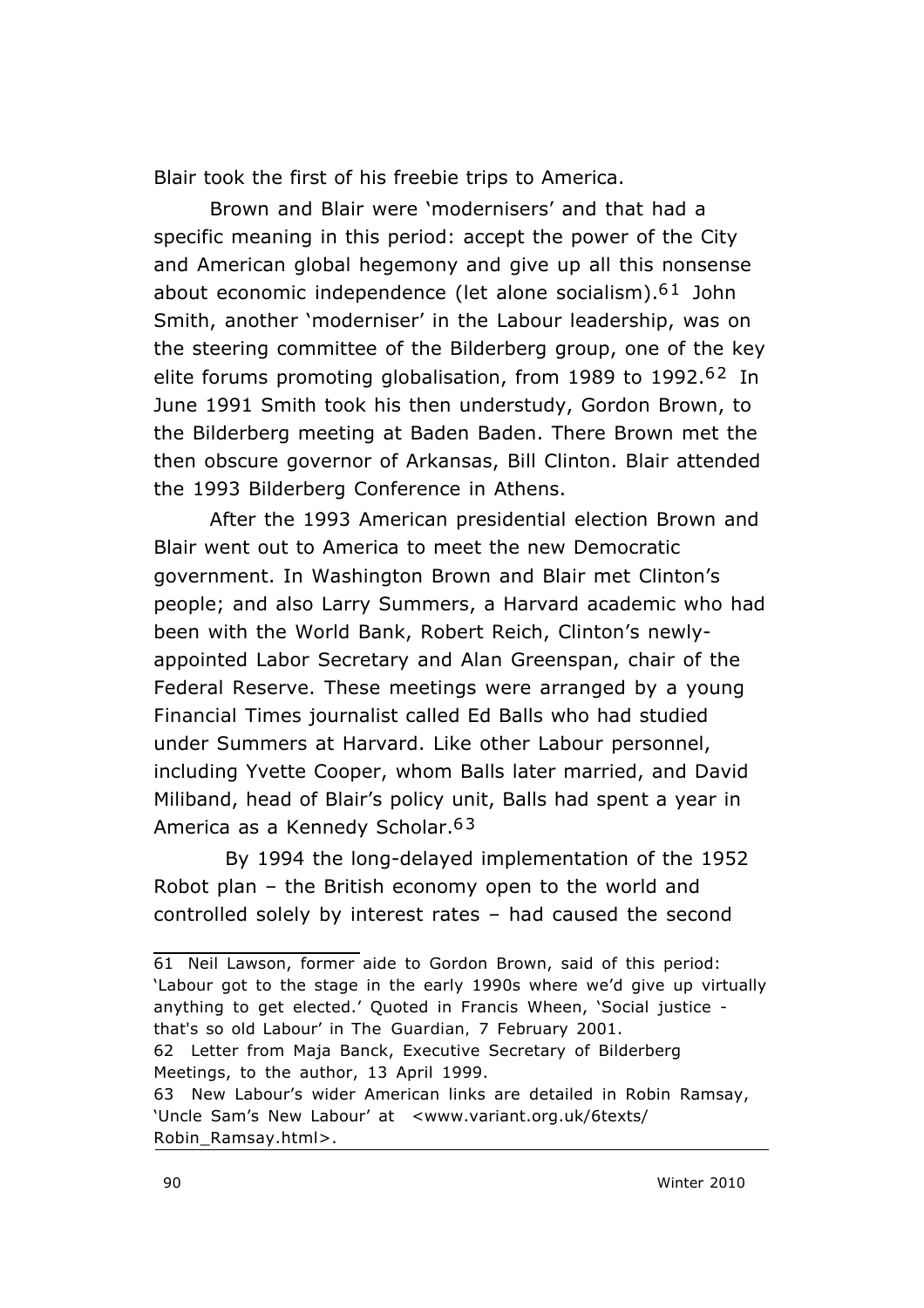major recession since Mrs Thatcher's election in 1979 and it was likely that the Tories would lose the next general election.

There had already been speculation in the media that Tony Blair would succeed John Smith as Labour leader. Three months before John Smith's death in 1994, the then shadow home secretary Tony Blair went on a trip to Israel at the Israeli government's expense. Blair was sympathetic to Israel, had shared chambers with the president of the Board of Deputies of British Jews, Eldred Tabachnik, <sup>64</sup> and had joined the Labour Friends of Israel on becoming an MP. On Blair's return from Israel, Gideon Meir, from the Israeli embassy in London, introduced him to Michael Levy, a retired businessman who had become a major fund-raiser for Jewish charities. Levy was 'dazzled by Blair's drive and religious commitment' and the two men became friends.<sup>65</sup> A month later the leader of the Labour Party, John Smith, died, and Blair became leader. Michael Levy then set about raising money for his new friend, Tony Blair.

The Israeli government had spotted Blair as a very pro-Israeli politician and probable leader of the Labour Party and steered him towards one of the leading Jewish fund-raisers in London.

With the Levy-raised money in his 'blind trust', Blair achieved financial independence from the trade unions and the Labour Party and could really get down to 'modernisation'.6 6

 NuLab duly won the 1997 election and the rest is probably familiar. They set about implementing what they had learned about 'the Washington consensus' on their trips to

<sup>64</sup> See the profile of Michael Levy in the *Daily Express* 26 June 2000. 65 Geoffrey Alderman, 'Playing Tennis with Blair' in *The Jewish Quarterly,* Autumn 1997.

<sup>66</sup> John Lloyd, 'Labour falls for the Big Gift' in *New Statesman* 27 February 1998. A number of reports stated the Levy raised  $E7$  million for Blair's office. Alastair Campbell, in his diaries of the period, *Prelude to Power* (2010) p. 156, quoting Levy, puts it at £1.3 million.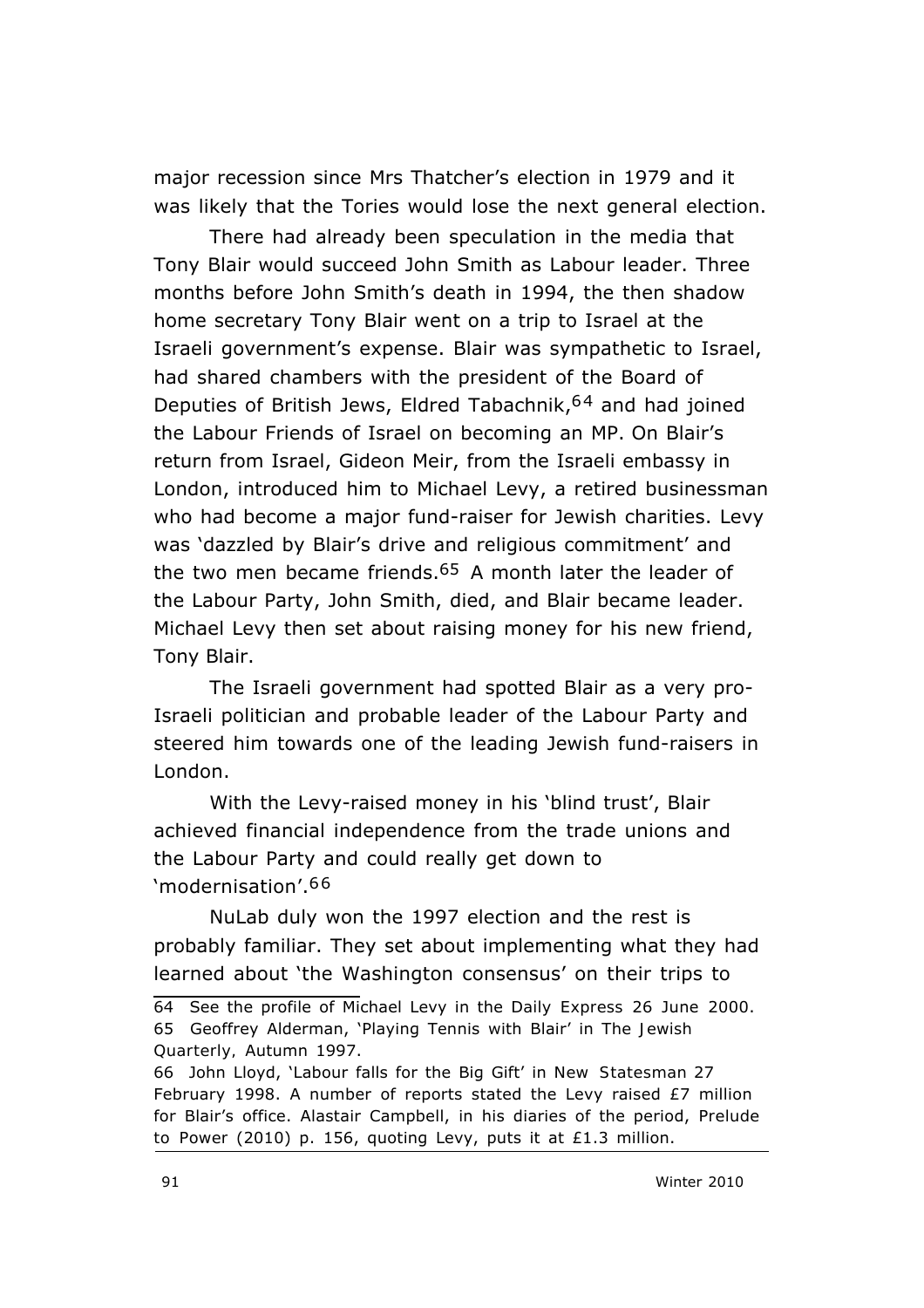America in the early 1990s. The moneymen were given their heads; regulation would be 'light touch'. Chancellor Brown surrendered the power to set interest rates to a committee under the aegis of the Bank of England. Following his American mentors, Brown believed – I think really did believe – that globalisation, the City's role in the world economy and the absence of government regulation, was Britain's future. (Though how this would work for – say – Brown's constituents in Fife was never explained.) Interest rates and the value of the pound rose. The champagne flowed in the City. Manufacturing continued to shrink.<sup>67</sup>

British banks had worked to get rid of state supervision from 1945 to Brown's final surrender of the control of interest rates in 1997. But the game had changed. By 1997 very little of the City was actually British-owned. London had become the location of choice for corporations and individuals seeking to avoid taxes and regulation in their home jurisdictions. London had become the most important offshore centre in the world – a washing machine for criminal entrepreneurs, politicians, and the big winner in the shell games of globalisation.

By 2001 the British and American economies were running huge trade deficits and facing recession. The Americans began stimulating their flagging economy by cutting interest rates. This encouraged house price inflation and private consumption as millions borrowed money against rising house values. Mortgages were offered to almost anyone. Ninja mortgages – no income, no job, no assets – appeared. Nulab followed suit. Cue the enormous expansion of debt on both sides of the Atlantic, bringing great times for the moneymovers, followed by the collapse in 2007/8. The governor of 67 'Manufacturing accounted for more than 20 per cent of the economy in 1997, when Labour came to power critical of the country having too narrow an industrial base. But by 2007, that share had declined to 12.4 per cent.' Chris Giles, 'Manufacturing fades under Labour', *Financial Times*, 2 December 2009.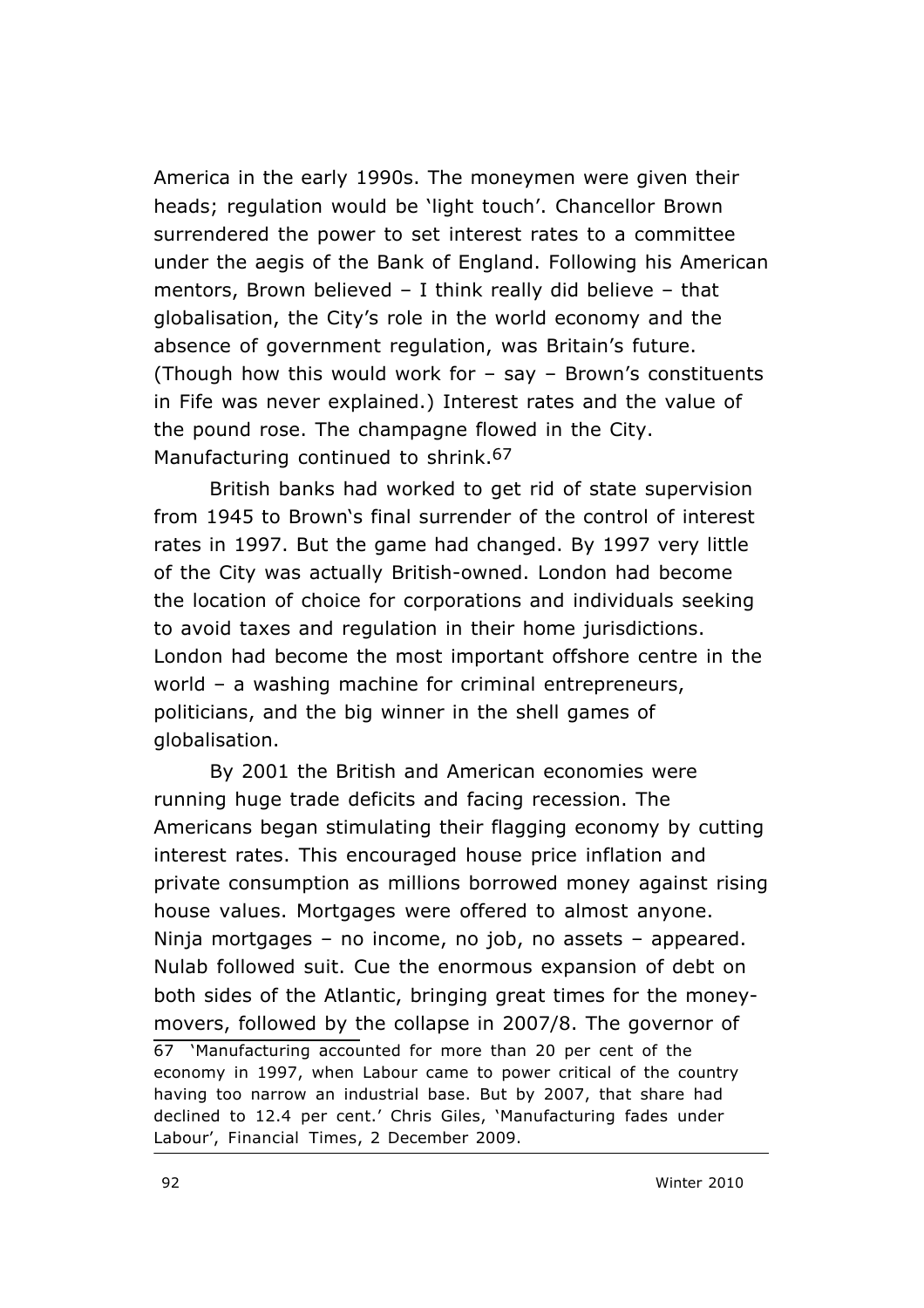the Bank of England at the time, Eddie George, told the House of Commons Treasury Committee:

'In the environment of global economic weakness at the beginning of this decade........... external demand was declining and related to that business investment was declining. We only had two alternative ways of sustaining demand and keeping the economy moving forward: one was public spending and the other was consumption..... But we knew that we were having to stimulate consumer spending; we knew we had pushed it up to levels which couldn't possibly be sustained into the medium and long term. But for the time being, if we had not done that the UK economy would have gone into recession just as had the United States. That pushed up house prices, it increased household debt.'

Like his American counterparts, Eddie George thought he was postponing a recession. Like his American counterparts, George had not grasped that the clever people in the globalised finance world would use this credit expansion to create another, immeasurably enormous pile of debts, derivatives and financial trades on top of it; and that while the world-wide spreading of financial risk was supposed to mean its dilution and diminution, in fact it meant that the entire rickety structure was only as strong as its weakest part. The breaking point was all those mortgages given to people who couldn't afford them. When the sub-prime loans went bad and repossessions rose, the housing market in America turned down and the whole thing collapsed.

It was the same old story: give the bankers freedom and they will lend too much (enriching themselves and their shareholders) and screw things up. The new factor this time was the enormous power of modern computers which enabled them to screw things up on a truly epic scale.

As the British economic commentators surveyed the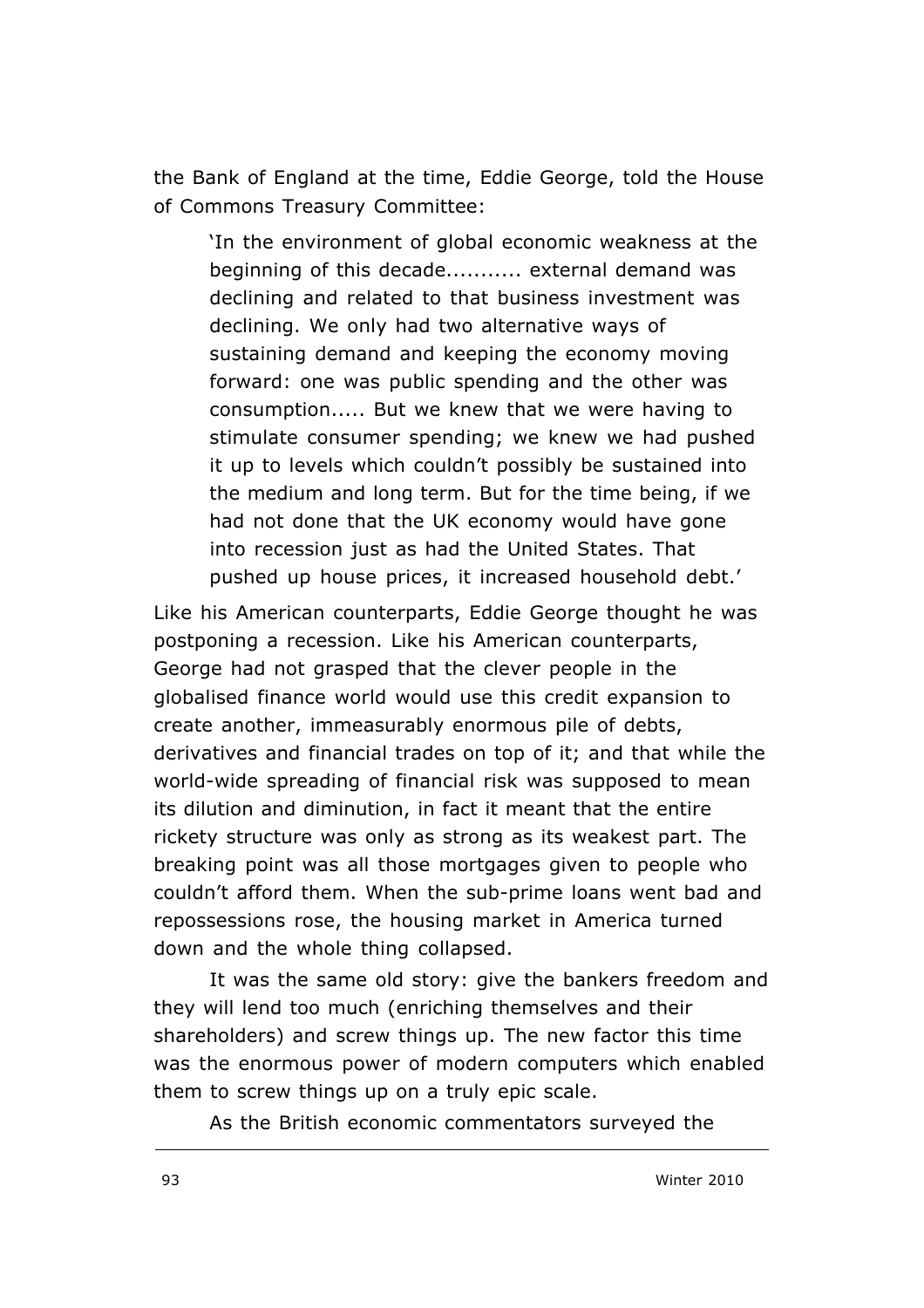wreckage of the world economy in 2009, those who had formerly seen financial services as the future of the British economy discovered this was the delusion the likes of Dan Atkinson, Larry Elliott and Will Hutton always said it was. They also discovered that even after 30 years of economic policies hostile to it, manufacturing was still a bigger section of the British economy than the financial sector: roughly, manufacturing is 13% and financial services 7% of the UK's GDP.

*Telegraph* economics editor Edmund Conway:

'One dangerous misconception perpetuated by financial lobbyists is that without the City, we are nothing. Financial engineering [sic], they argued, was something Britain was well placed to do, while mechanical engineering could be carried out far more cheaply by the Chinese, or with far greater quality by the Germans. While it is a compelling narrative, and fits nicely with the British propensity for defeatism, it is balderdash.' 68

That the importance of manufacturing for Britain is now being written about again is a welcome change of tack. But it is terribly late in the day, and thus far neither government nor opposition show any signs of understanding how to rebuild manufacturing or an interest in so doing. This is not surprising. In economic history no country has built, let alone rebuilt, its manufacturing sector in open market conditions. The industrial success stories of the post WW2 era have followed the same pattern: extensive state intervention in the domestic economy, accompanied by protection from the products of other economies and/or the maintenance of an artificially low exchange rate. But none of our major political parties would be willing to contemplate this – not least because doing so 68 Edmund Conway, 'Shock news – Britain still makes things. Our much-mocked manufacturing sector is stronger than we think', *Daily Telegraph* 26 November 2009.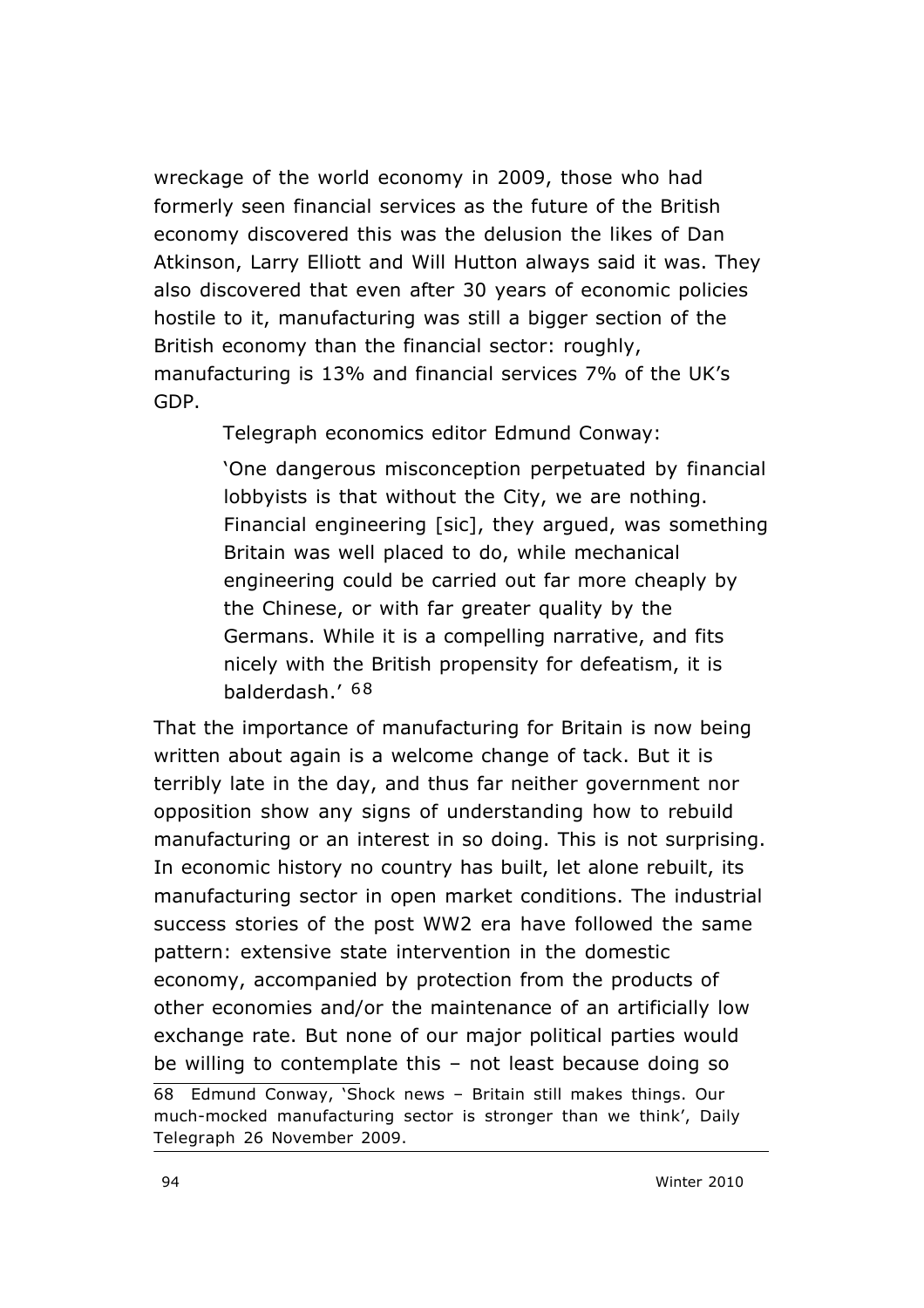would certainly mean leaving the EU and possibly the World Trade Organisation. So manufacturing may acquire a slightly louder voice in Whitehall but nothing substantial will happen.

The present government appears to believe that they are reliving the 1980s and that they can embark on a large programme of cuts in public services and the economists' warnings about this course of action can be ignored, just as the Thatcher government ignored them in 1981. They also appear to believe that in this climate of cuts and recession the private sector will spring to life, creating hundreds of thousands of jobs, in time for the coalition (if it survives) to present themselves before the next general election as having done a dirty but necessary job. (Let us not forget that these are politicians and getting elected is top of every one of their lists.)

But this isn't the 1980s. Most of the oil in the North Sea has gone, ditto coal-mining, shipbuilding and steel-making. Manufacturing is a third of the size it was then. Cuts in public spending will create private sector cuts, creating more unemployment. This, in turn, will create further demands on the welfare system; and, certainly in the short run, *higher* public spending. None of this is mysterious; this is economics 101.

Why are they doing it? They are in the grip of a theory about the deficit. They have been persuaded that the UK is on the verge of being another Greece, an economy collapsing under its public debt. To prevent this they need to be 'tough' on deficit reduction to head off the 'bond vultures'. They believe that it is in the national interest to engineer a big recession rather than risk a full-blown economics crisis à la grèque.

This theory is nonsense. The present ballooning deficit has been caused by a combination of rising unemployment (so falling tax revenues and increased welfare payments to the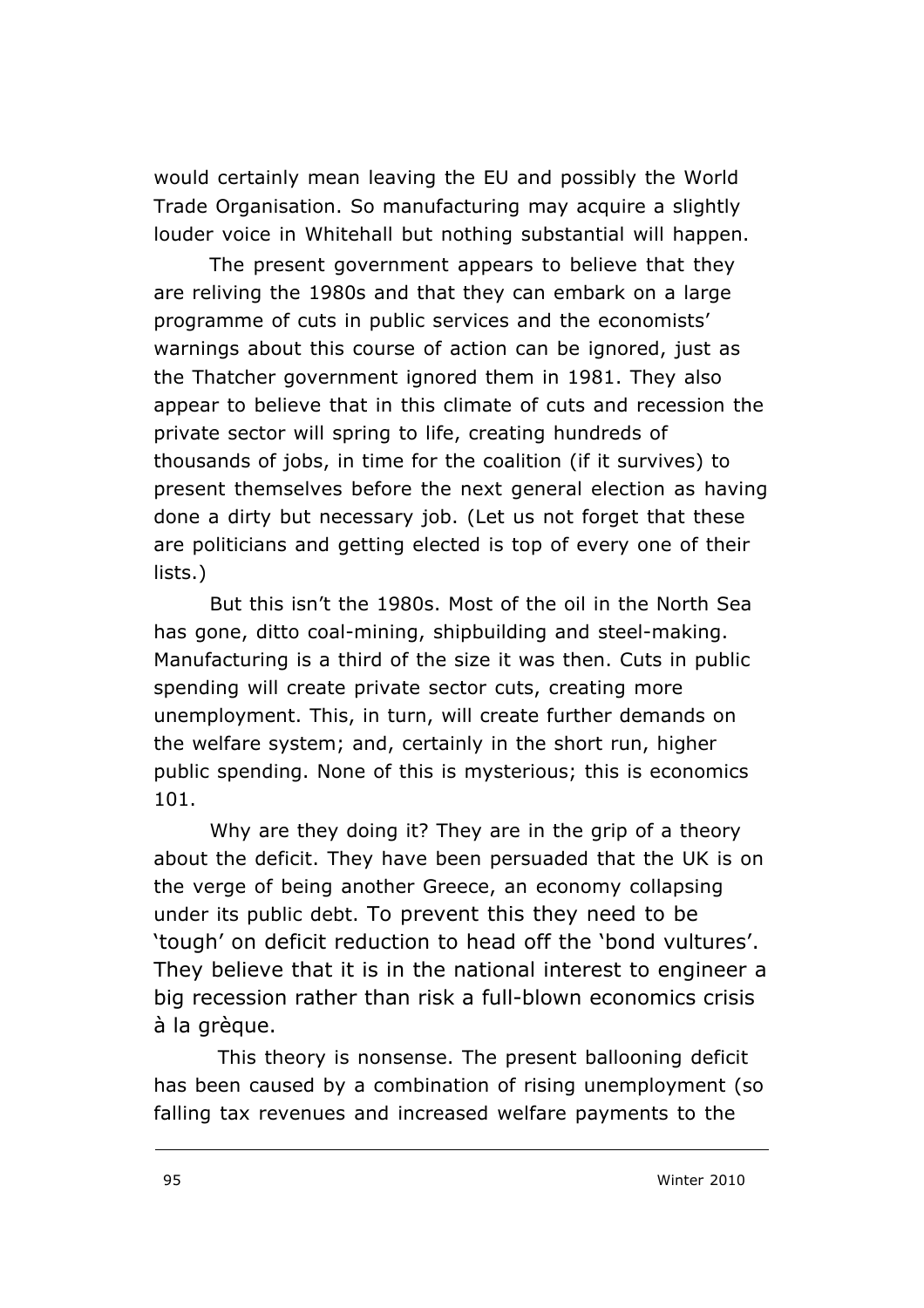unemployed) and lending to the banks – both of which are the result of the financial crisis caused *by* the banks. Though large by recent British standards, at 68.5% the UK's public debt as a percentage of GDP in 2009 was lower than France (79.70) German (77.20), Canada (72.30), Belgium, Italy and Japan, among the industrialised countries.<sup>69</sup>

The historical evidence is also clear that government deficits reduce when the economy is doing well. Economics 101 again: as employment rises, tax revenues increase and welfare payments fall. 70

Meanwhile the domestic banks are rebuilding their reserves with government loans (taxes), increased charges for their services and by the devaluation of their individual depositors' savings (the interest they are paying on deposits is lower than the rate of inflation). The banks' customers are helping to pay for the bankers' mistakes. Normal life is returning to the City (and Wall Street). The bankers have seen off the politicians so far and no significant restraints have been placed on the global casino.

 When Operation Robot was proposed in 1952 its *advocates* predicted that it would cause instability – i.e. booms and slumps – and unemployment.<sup>71</sup> We've had it working since 1980 and they were right: we're now at the beginning of the third major recession since then. Lord Cherwell, one of

<sup>69</sup> According to the CIA's *World Fact Book*, quoted in

<sup>&</sup>lt;www.economicshelp.org/blog/economics/list-of-national-debt-bycountry/> Another version of the same data, a eurostat news release, 22 April 2010, gave government debt ratios as % of GDP in 2009: Italy (115.8%), France (77.6%), Germany (73.2%), the UK (68.1%). For more EU details see the table under the subhead 'Economies of member states' at <http://en.wikipedia.org/wiki/Economy\_of\_the\_ European\_Union>.

<sup>70</sup> Explained in fairly simple terms by Anne Pettifor and Professor Victoria Chick in their 'The Economic Consequences of Mr Osbourne' at <www.debtonation.org/>.

<sup>71</sup> Donald Macdougal, *Don and Mandarin* (London: John Murray, 1987) p. 91.